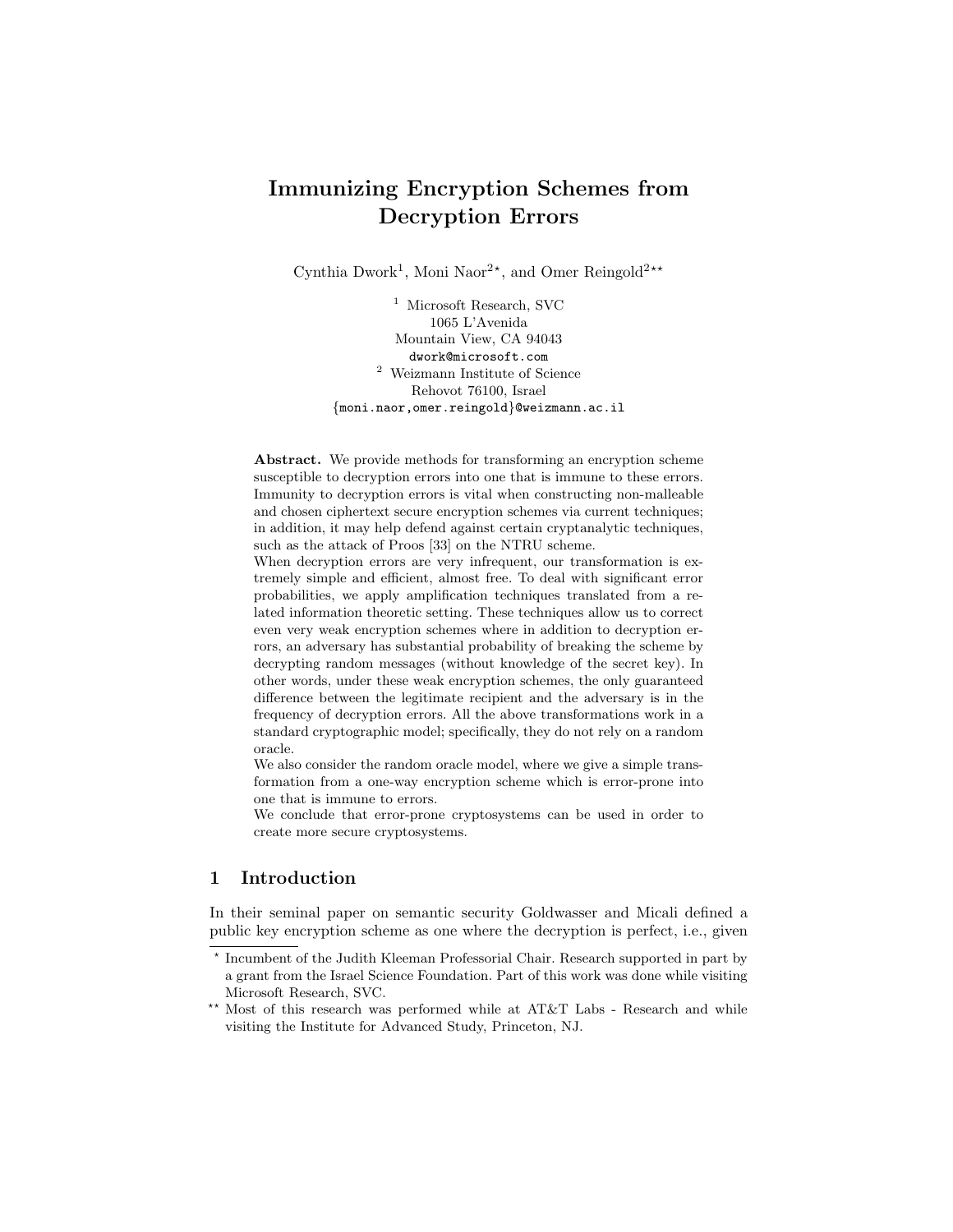a properly formed ciphertext the answer is always the unique corresponding plaintext [20]. More formally, let the encryption algorithm be  $E$  and the corresponding decryption algorithm be  $D$ . If E maps a message m with random coins r to a ciphertext  $c = E(m, r)$ , then it is always the case that  $D(E(m, r)) = m$ . However, some cryptosystems do not satisfy this condition, two notable examples being the Ajtai-Dwork cryptosystem [1] and NTRU [21]. (In fact, sometimes a cryptosystem is deliberately designed to have ambiguous decryption; see more in Section 6.)

One might think that an encryption scheme with small probability of decryption error is merely an aesthetic nuisance, since the event of a decryption error can be compared to the event of an adversary guessing the secret key, which should be rare. However, serious difficulties arise in trying to construct cryptosystems secure under more stringent notions of security, such as non-malleability and chosen-ciphertext immunity, based on systems with ambiguous decryption. In fact, all known "bootstrapping" methods for constructing strong cryptosystems fail when the underlying one is susceptible to errors<sup>3</sup>. Furthermore, Proos was able to exploit decryption errors in his attack on the NTRU scheme [33]. Our goal in this work is to discuss general methods for eliminating errors and constructing secure cryptosystems based on less than perfect underlying schemes.

#### 1.1 Random Oracles and the Real World

The literature contains constructions for cryptographic primitives in two well studied models: the random oracle world as described below, and the real world, where the assumption of a random oracle may not be justified. In general it is more difficult and involved to provide and prove correct constructions in the real world model.

If one makes the simplifying assumption that a specific function behaves as an idealized random function (random oracle), then it is possible to obtain simple and efficient constructions of public-key encryption schemes that are secure against chosen ciphertext attacks in the post-processing mode ("cca-post", also known as CCA2); these include OAEP and its variants [5, 3, 32, 15, 6], Fujisaki-Okamoto [14] and REACT  $[31]^4$ . However, it is not known if any one of these methods (or some other method) can be used to convert every public-key cryptosystem – including systems with decryption errors – that is semantically secure (or that satisfies even some weaker property such as one-wayness on the messages) against chosen plaintext attacks into one that is secure against stronger attacks, such as cca-post attacks (see below for more information on attacks). Among the problems in applying these approaches are that in the underlying "input" cryptosystem (1) there can exist ciphertexts which are valid encryptions

<sup>&</sup>lt;sup>3</sup> One reason for the failure of those methods is that when the adversary chooses the input to the decryption algorithm, this input can have a distribution completely different from that of correctly encrypted messages and so the error probability may be large instead of small

 $4$  The meaning of such results is the subject of much debate (see e.g., [8, 13, 2]).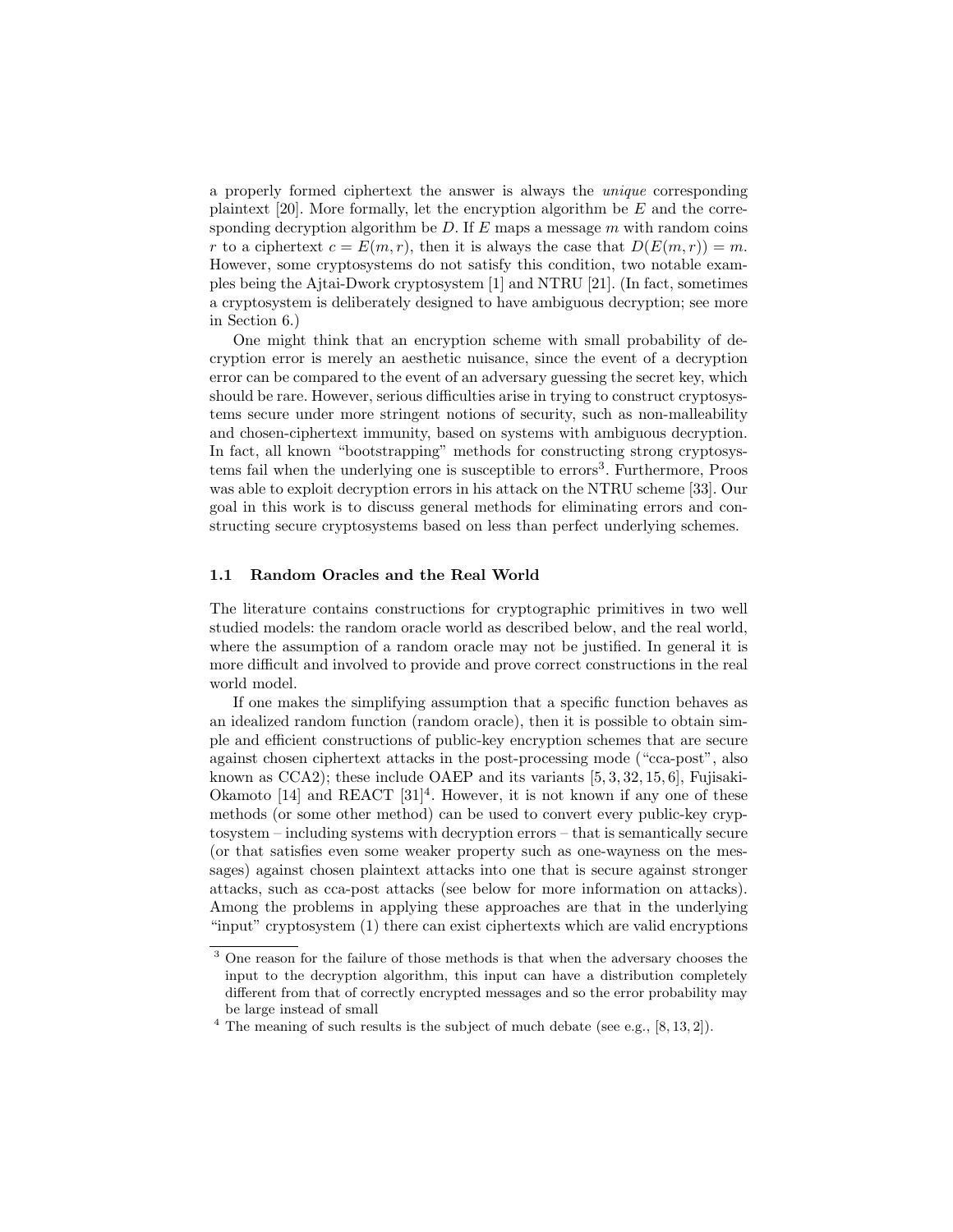of two different plaintext messages; and (2) the decryption mechanism may sometimes fail to return "invalid" on an invalid ciphertext. As mentioned above, these problems were exploited by Proos [33] to attack various paddings of NTRU [30].

In the real world we have no idealized function, and we must do with what nature gives us. An important idea used either explicitly or at least implicitly in the construction of chosen ciphertext secure cryptosystem in the real world is to add some redundancy to the encryption and provide a proof of consistency of the ciphertext. The most general form of the proof of consistency is via a non-interactive zero-knowledge proof system (NIZKs) [11, 27, 29, 34], but there are also more specific methods [9, 10]. Here too a cryptosystem with possible decryption errors may cause problems in the construction. Take for instance the method that is based on a pair of keys together with a NIZK of consistency (this is the one suggested by Naor and Yung [29] and also a subsystem of the Dolev, Dwork, and Naor scheme [11]). A central idea in the proof of security is that knowing any of several private keys is sufficient for the decryption, and which one (of the several) is known is indistinguishable to the adversary. However, if there is no unique decryption, then seeing which plaintext is returned may leak which key is known, and the proof of security collapses.

#### Our Results:

We suggest methods for dealing with errors in both worlds described above:

In the land of random oracles: We provide a generic and efficient method for converting any public-key cryptosystem where decryption errors may occur, but where an adversary cannot retrieve the plaintext of a randomly chosen message (sometimes known as one-way cryptosystem), into one that is secure against chosen ciphertext attack in the post-processing mode. This is done in Section 5.

The real world: We show two transformations from cryptosystem with errors to ones without. When decryption errors are very infrequent, our transformation is extremely simple and efficient, almost free. The case of significant error probabilities is technically more involved. Our transformation for this case corrects even very weak encryption schemes where in addition to decryption errors, an adversary has substantial probability of breaking the scheme by decrypting random messages (without knowledge of the secret key). In other words, under these weak encryption schemes, the only guaranteed difference between the legitimate recipient (holder of the secret key) and the adversary is in the frequency of decryption errors: the legitimate recipient experiences fewer errors than does the adversary.

To demonstrate the subtleties of this task, consider the case where the legitimate recipient decrypts correctly with probability 9/10 (and let us assume for simplicity that otherwise he gets an error message), but the adversary decrypts correctly with probability 1/10. A natural approach is to use error correcting codes, setting the parameters in such a way that the legitimate recipient will have enough information to decode, whereas the adversary will get no information. This approach indeed works in the information theoretic counterpart of a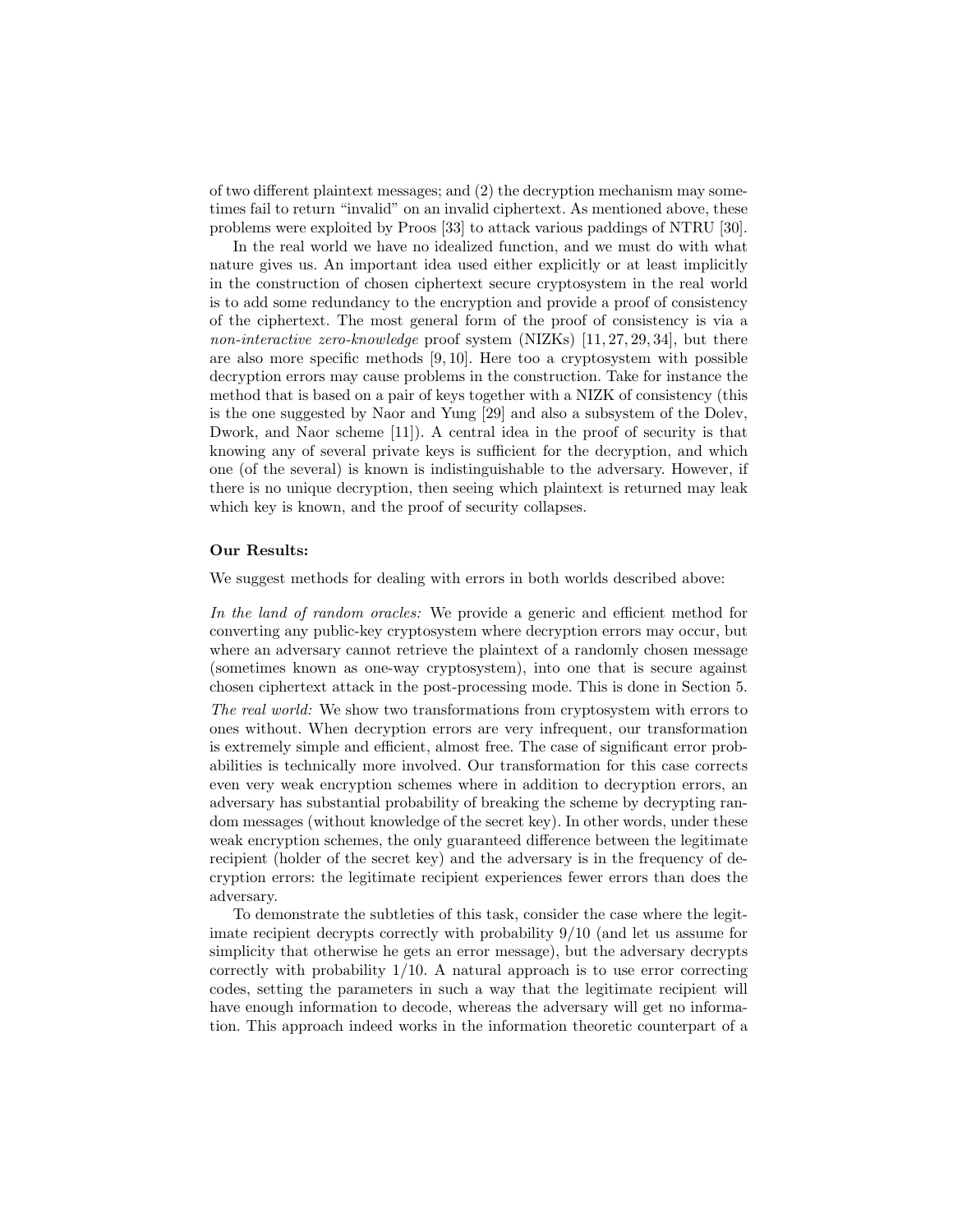channel where the receiver gets the piece of information with certain probability and the eavesdropper with another. But it is not clear how to carry it through in the computational setting. Therefore, the solutions given in this paper use a different approach: we apply amplification techniques translated from the related information theoretic setting of [35]. We note that here, too, the computational setting introduces additional complications.

The conclusion we reach is that once provided with noninteractive zero knowledge proof systems, one can convert essentially any public-key cryptosystem with decryption errors into one that is secure against chosen ciphertext attack in the postprocessing mode.

Related Work: In addition to the work mentioned above we should point out two specific papers that converted an error-prone scheme into an error free one. Goldreich, Goldwasser and Halevi [18] showed how to eliminate decryption errors in the Ajtai-Dwork [1] cryptosystem. Our methods, especially those of Section 3, can be seen as a general way of achieving that goal. In the papers of Howgrave-Graham et al. [23, 24] the problem of constructing an CCA-postsecure NTRU-based method in the random oracles world is considered.

# 2 Preliminaries

#### Notation and Conventions

We will abbreviate "probabilistic polynomial time Turing Machine" with PPTM. We use the notation  $poly(\cdot)$  to refer to some polynomially bounded function and  $neg(\cdot)$  to refer to some function that is smaller than  $1/p(\cdot)$  for any polynomial  $p(\cdot)$  (for all sufficiently large inputs). For any integer n, we let  $U_n$  denote the uniform distribution over  $\{0,1\}^n$ . We let the operation  $\oplus$  on two bit-strings denote their bit-wise XOR.

#### 2.1 Public-Key Encryption - Correctness

A public-key encryption scheme consists of three probabilistic polynomial time algorithms  $(G, E, D)$ , for key generation, encryption and decryption respectively. For simplicity we fix  $n$  to be both the security parameter and input length, and assume that the message space is  $\{0,1\}^n$ . Algorithm G, for the key generation is given  $1^n$  as input (as well as internal random coins), and outputs the public key and secret key pair  $(pk, sk)$ . We have that  $|pk| = |sk| = poly(n)$ . E and D are, respectively, the encryption and decryption algorithms. E takes as input a public key  $pk$ , an *n*-bit plaintext message  $m$ , and uses internal random coins. We refer to the output  $c \in E_{pk}(m)$  as the ciphertext. When we want to refer to E's additional  $poly(n)$ -long random input r explicitly, we will use the notation  $E_{pk}(m;r)$ . Finally, D takes as input a secret key sk and a ciphertext. The output of D is either a message  $m'$  (which may fail to equal the original message  $m$ ) or  $\perp$  to indicate invalid (we are deliberately not attaching semantics to a response of "invalid"). The standard definition of public-key encryption schemes requires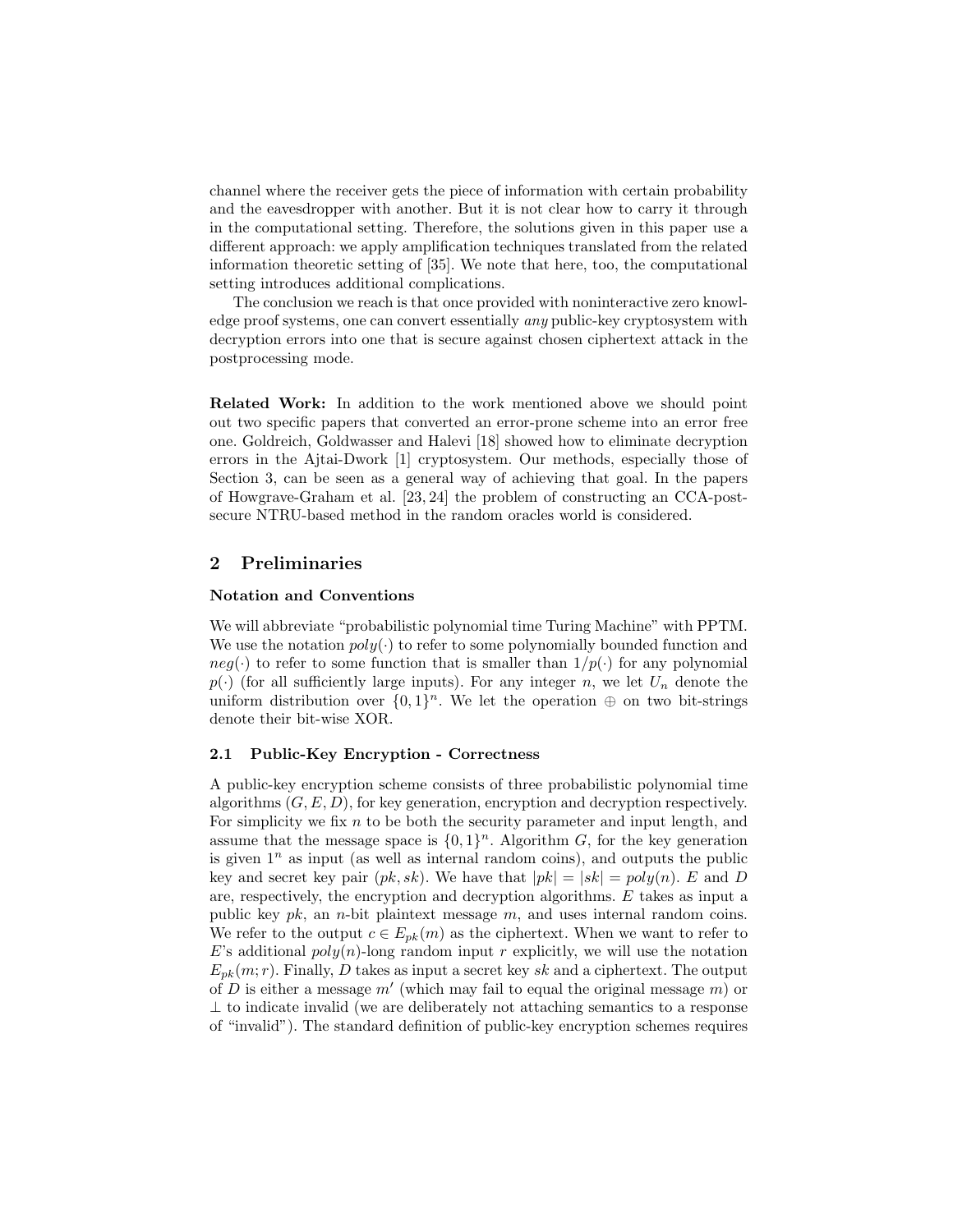perfect correctness. Namely, that if the input c to  $D_{sk}$  is well constructed using  $E_{sk}$ , then the output  $D_{sk}(c)$  is supposed to retrieve the original plaintext. We make this explicit in the next definition.

**Definition 1.** A public-key encryption scheme  $(G, E, D)$  is perfectly correct if the following holds:

– For every message m of length n, for every pair  $(pk, sk)$  generated by G on input  $1^n$ , and all possible coin tosses of E and D, it should hold that  $D_{sk}(E_{pk}(m)) = m.$ 

Although we allowed D to output  $\perp$  we made no assumption on the probability of  $\perp$  being the output in case the ciphertext is indeed *invalid* (where invalid means that there do not exist m and r such that  $c = E_{pk}(m;r)$ .

We now want to relax the notion of public key-encryption so as to allow decryption errors. We define an encryption scheme to be  $\alpha$ -correct, if the probability of decryption error is at most  $1 - \alpha$ .

**Definition 2.** For any function  $\alpha : \mathbb{N} \mapsto [0, 1]$ , a public-key  $(G, E, D)$  encryption scheme is  $\alpha$ -correct if  $Pr[D_{sk}(E_{pk}(m)) \neq m] \leq 1 - \alpha(n)$ , where the probability is taken over the random coins of G used to generate  $(pk, sk)$  on input  $1<sup>n</sup>$ , over the choice of  $m \in U_n$ , and over the random coins of E and D.

In the above definition the error probability is taken over the random choice of the message (uniformly at random), the randomness of the encryption and decryption and the choice of the key. In particular, some keys may be completely useless as they don't allow decryption at all. We now consider the case that the bound on the decryption error holds for all keys or for all but a negligible fraction of the keys. These definitions are relevant here for two reasons: (1) Our transformations will be a bit more efficient if we only try to immunize against this kind of errors. (In the sense that the key of the revised scheme will only include a single key of the original scheme.) (2) Our transformations will produce schemes that are "almost-all-keys perfectly correct" rather than perfectly correct encryptions. This means that decryption errors can only occur with a negligible probability over the choice of the key. Note that such errors are usually much less harmful, and in particular such schemes can be made non-malleable using "standard" techniques (unlike the case where errors may occur for a substantial fraction of the keys).

**Definition 3.** Let  $(G, E, D)$  be any public-key encryption scheme and  $\alpha : \mathbb{N} \mapsto$ [0, 1] an arbitrary function.

- $(G, E, D)$  is all-keys  $\alpha$ -correct if for every pair  $(pk, sk)$  generated by G on input  $1^n$ ,  $Pr[D_{sk}(E_{pk}(m)) \neq m] \leq 1 - \alpha(n)$ , where the probability is taken over the choice of  $m \in U_n$ , and over the random coins of E and D.
- $(G, E, D)$  is almost-all-keys  $\alpha$ -correct if with probability  $(1-neg(n))$  over the random coins of G used to generate  $(pk, sk)$  on input  $1^n$ ,  $Pr[D_{sk}(E_{pk}(m)) \neq$  $m \leq 1-\alpha(n)$ , where the probability is taken over the choice of  $m \in U_n$ , and over the random coins of E and D.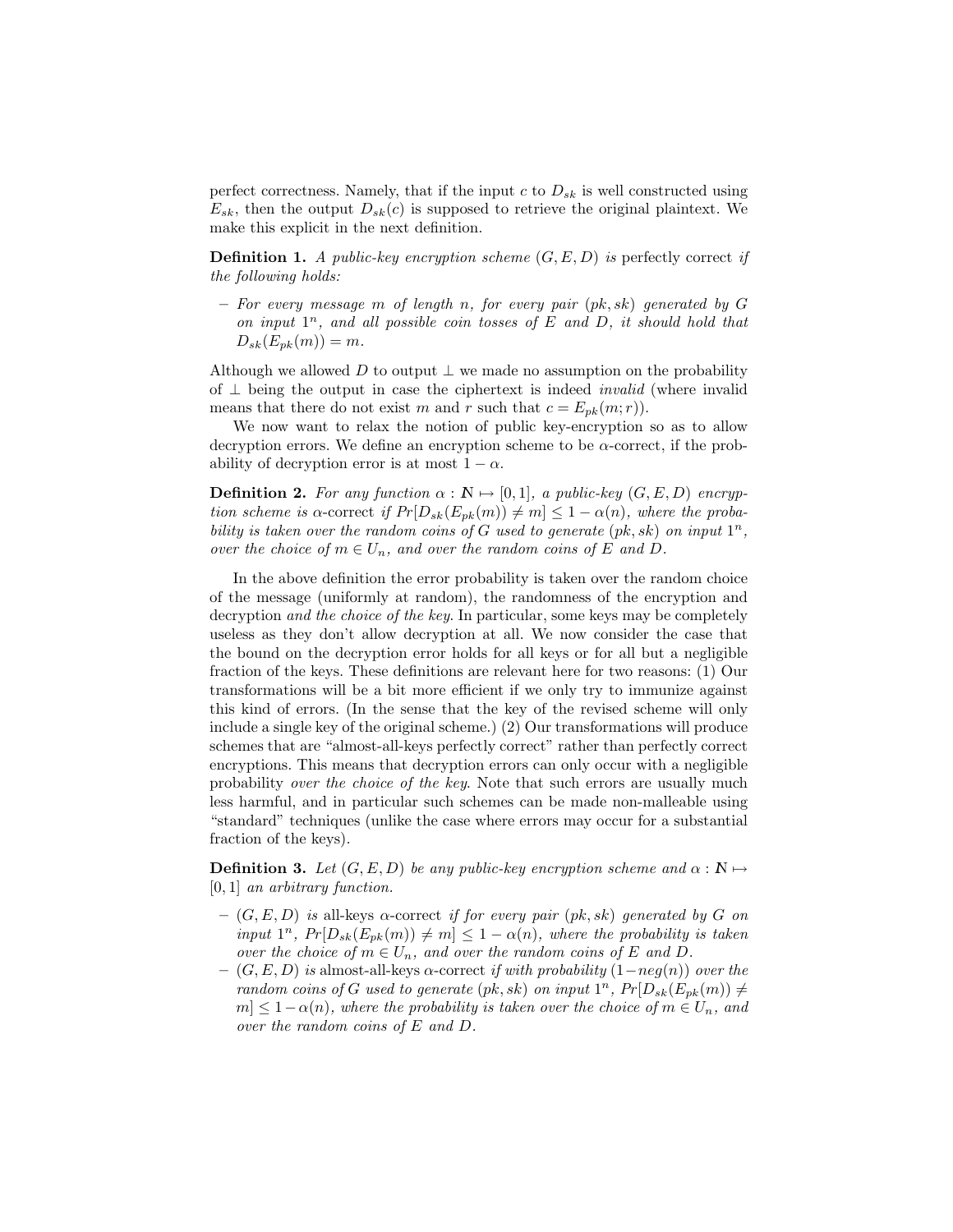$(G, E, D)$  is almost-all-keys perfectly correct if with probability  $(1 - neg(n))$ over the random coins of G used to generate  $(pk, sk)$  on input  $1^n$ ,  $Pr[D_{sk}(E_{pk}(m)) \neq m] = 0$ , where the probability is taken over the choice of  $m \in U_n$ , and over the random coins of E and D.

## 2.2 Public-Key Encryption - Security

Semantic security [20] has established itself as essentially the minimal desired notion of security for encryption schemes. Intuitively, a public-key encryption scheme is semantically secure if anything that a polynomial-time adversary can compute about the plaintext m given the ciphertext  $c = E_{pk}(m)$ , it can also compute without access to c. Semantic security was shown in [20] to be equivalent to the indistinguishability of ciphertexts, which intuitively means that ciphertexts which correspond to different plaintexts are indistinguishable. Three basic modes of attack for which semantic security was considered are: chosen plaintext attack (which for public-key encryption essentially amounts to giving the adversary the public-key  $pk$  and allowing the adversary to decide the challenge distribution), and chosen ciphertext attack in the preprocessing and the postprocessing modes (in both the adversary also gets access to a decryption oracle; in the preprocessing mode this access ends when the ciphertext challenge is published). Semantic security under these attacks is denoted IND-CPA, IND-CCA-Post and IND-CCA-Pre respectively. An even stronger notion of security than semantic security is that of non-malleability [11]. Intuitively, here the adversary should not even gain a (non-negligible) advantage in creating an encryption of a message that relates to  $m$ . Non malleability with respect to the above attacks is denoted NM-CPA, NM-CCA-Post and NM-CCA-Pre respectively. For the formal definitions of the above notions we rely on [11].

Both semantic security and non-malleability were originally defined for perfectly correct encryption schemes. Nevertheless they are just as meaningful for schemes with decryption errors. Section 3 gives a very simple way of eliminating decryption errors (as long as they are very rare) while preserving each one of the above six notions of security. Section 4 shows how to immunize much weaker encryption schemes. Here decryption errors will be more likely (may even happen with probability  $1 - poly$ ). In addition, we will make much weaker security assumptions: we will only bound the success probability of the adversary in "inverting  $E^{\prime\prime}$  and completely retrieving the plaintext message  $m$ . (Therefore, the only advantage the legitimate recipient has over the adversary is in the probability of decryption.) This notion of weak security is captured by the following definition.

**Definition 4.** For any function  $\beta : \mathbb{N} \mapsto [0, 1]$ , a public-key encryption scheme is β-one-way (β-OW) if for every PPTM A,  $Pr[A((E_{pk}(m)) = m] \leq \beta(n) +$  $neg(n)$ , where the probability is taken over the random coins of G used to generate  $(pk, sk)$  on input  $1^n$ , over the choice of  $m \in U_n$ , and over the random coins of E and A.

We note that unlike semantic security and non-malleability, this notion of security allows the encryption scheme  $E$  to be deterministic.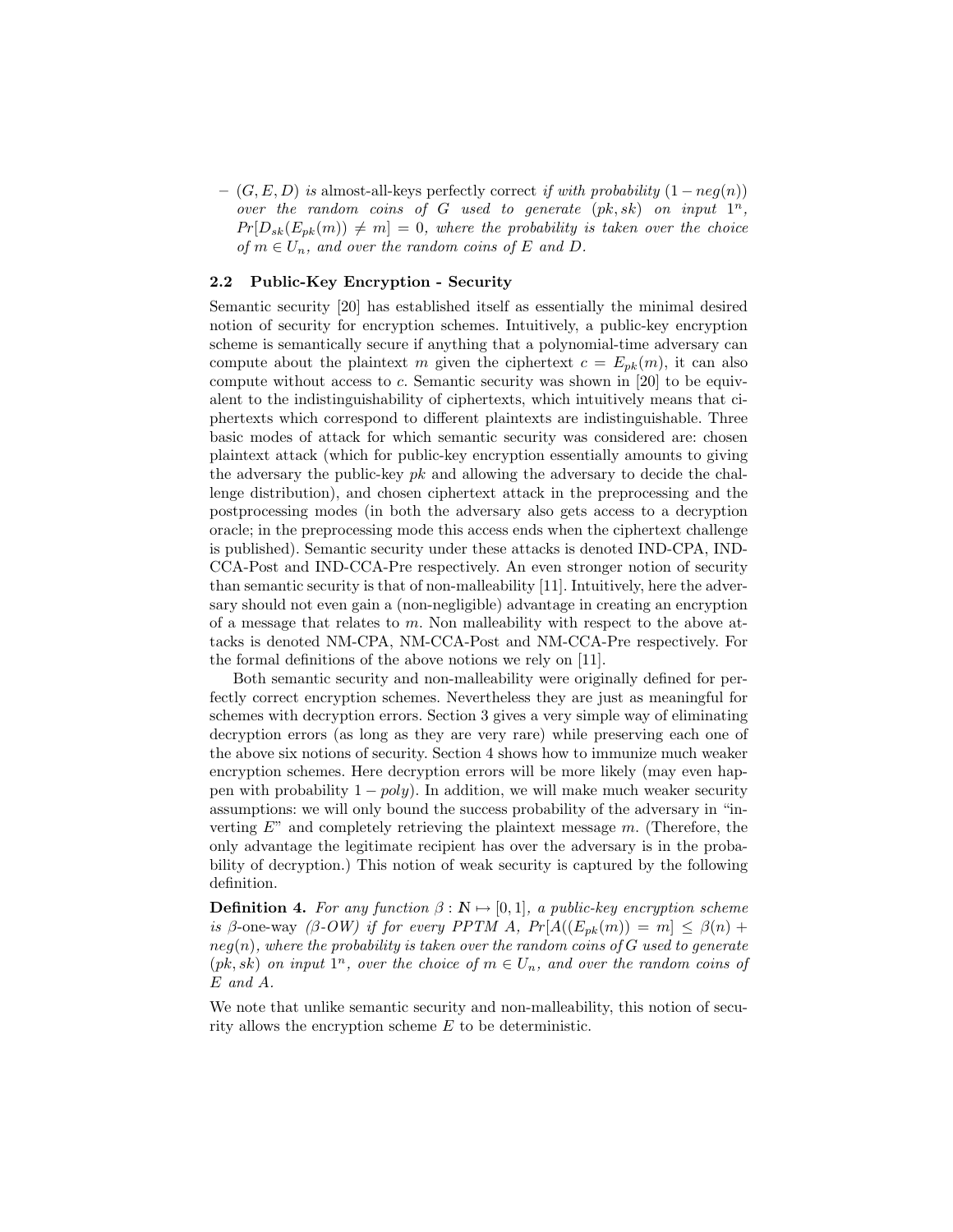Pseudorandom Generators One of the transformations of this paper uses pseudorandom generators as a main tool. A pseudorandom generator is a function  $prg: \{0,1\}^* \mapsto \{0,1\}^*$  such that on *n*-bit input x, the output  $prg(x)$  is  $\ell(n) > n$ bits long and such that  $prg(U_n)$  is *computationally* indistinguishable from  $U_{\ell(n)}$ . See [17, 16] for a formal definition.

## 3 The Case of Infrequent Errors

This section describes a very efficient way for eliminating decryption errors when errors are very rare. If errors are too frequent to apply this technique directly, then one can first apply the amplification methods described in Section 4.

Let  $E$  be an encryption scheme where for every message  $m$ , the probability over the randomness r of E that  $D_{sk}(E_{pk}(m;r)) \neq m$  is tiny. To correct this scheme we use the "reverse randomization" trick from the construction of Zaps [12] and commitment protocols [28] (which can be traced back to Lautemann's proof that BPP is in the polynomial time hierarchy [26]). The idea is very simple: by assumption, only a tiny fraction of "bad" random strings  $r$  lead to ciphertexts with decryption errors. Thus, we will arrange that the ciphertexts are constructed using only a rather small fraction of the possible values for r; the particular set of values will depend on the choice of public key. Very minimal independence in the selection of this subset will already assure that we are avoiding the bad strings with very high probability. In addition, the subset will be constructed to be pseudorandom, which will guarantee that the semantic security of the original scheme is preserved. Finally, the construction will ensure that the error probability is only on the choice of encryption key – if the encryption key is good, no ciphertext created with this encryption key will suffer a decryption error. The only significant computational cost incurred by this transformation is a single invocation of a pseudorandom generator (and in fact, this may already be performed to save on random bits, in which case the transformation is essentially for free).

For simplicity we state the next construction (and the corresponding theorem) under the assumption that the decryption algorithm  $D$  is deterministic. In the case of chosen-plaintext attack (which is probably the most interesting setting of the theorem), this can be obtained simply by fixing the randomness of D as part of the key. The case of chosen-ciphertext attacks is a bit more delicate but still the construction can be easily extended to randomized D.

**Construction 31** Let  $(G, E, D)$  be any public-key encryption scheme. Let  $\ell(n)$ be the (polynomially bounded) number of bits used by  $E$  to encrypt n-bit messages. Without loss of generality assume that  $\ell(n) > n$  (as E can always ignore part of its random input). Let prg be a pseudorandom generator that expands n bits to  $\ell(n)$  bits.

Define the public-key encryption scheme  $(G', E', D')$  as follows: on input  $1^n$ , the generation algorithm G' outputs  $((pk, \bar{r}), sk)$  where  $(pk, sk)$  is obtained by invoking G on the same input and  $\bar{r} \in U_{\ell(n)}$ . On an n-bit input m, the encryption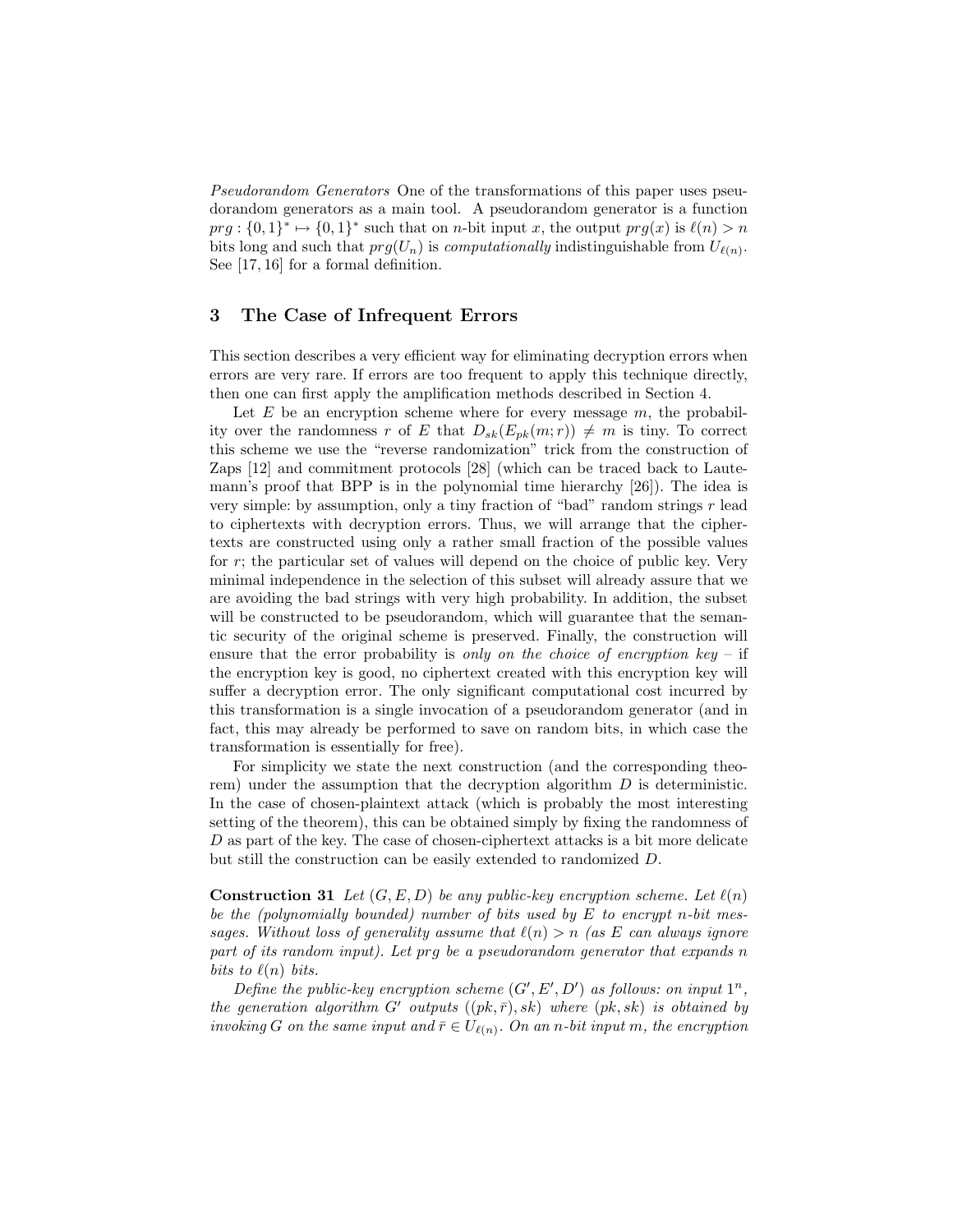function E' uses an n-bit random string s and outputs  $E_{pk}(m; prg(s) \oplus \bar{r})$ . The decryption function  $D'$  is identical to  $D$ .

**Theorem 1.** Let  $(G, E, D)$  be any  $(1-2^{-4n})$  correct public-key encryption scheme with D being deterministic. Define  $(G', E', D')$  as in Construction 31. Then  $(G', E', D')$  is an almost-all-key perfectly correct public-key encryption scheme. Furthermore, if  $(G, E, D)$  is NN-AAA secure with NN-AAA  $\in \{IND\text{-}CPA, IND\}$ CCA-Post, IND-CCA-Pre, NM-CPA, NM-CCA-Post, NM-CCA-Pre} then so is  $(G', E', D')$ .

*Proof.* For any fixed value of  $\bar{r}$ , the distribution  $prg(U_n) \oplus \bar{r}$  is pseudorandom. Therefore, it easily follows that  $(G', E', D')$  is NN-AAA secure (otherwise we could construct a distinguisher that breaks the pseudorandom generator).

It remains to prove the correctness of  $(G', E', D')$ , i.e. that with high probability over the choice of keys the scheme is perfectly correct. First, with probability at least  $(1-2^{-n})$  over the choice of  $(pk, sk)$ , the value  $Pr_{m,r}[D_{sk}(E_{pk}(m;r)) \neq m]$ is at most  $2^{-3n}$ . Assume that  $(pk, sk)$  satisfies this property. Since  $\bar{r}$  is uniformly distributed we also have that  $Pr_{m,s,\bar{r}}[D_{sk}(E_{pk}(m;prg(s) \oplus \bar{r})) \neq m] \leq 2^{-3n}$ . As  $m$  and  $s$  are only  $n$ -bit long, we get by a union bound that the probability over  $\bar{r}$  that for some m and s a decryption error  $D_{sk}(E_{pk}(m; prg(s) \oplus \bar{r})) \neq m$  will occur is at most  $2^{-n}$ . We can therefore conclude that for all but at most a  $2^{-n+1}$ fraction of  $(G', E', D')$  keys  $((pk, \bar{r}), sk)$  the scheme is perfectly correct.

Remark 1. The existence of the pseudorandom generator needed for Construction 31, follows from the security of  $(G, E, D)$  (under any one of the notions considered by the theorem). This is because the security of  $(G, E, D)$  implies the existence of one-way functions [25] which in turn imply the existence of pseudorandom generators [22].

Consider the construction of [11] for NM-CCA-post secure public key cryptosystems. This requires (i) a perfectly correct public-key cryptosystem which is semantically secure against chosen plaintext attacks (ii) A non-interactive zeroknowledge (NIZK) proof system for NP (that is for some specific language in NP) (iii) other primitives that can be based on one-way functions. Furthermore, if we replace in that construction the perfectly correct cryptosystem with one that is almost-all-keys-perfectly-correct, then all that happens is that the resulting construction is also of a similar nature. Therefore we can conclude

Corollary 2 If  $(1 - 2^{-4n})$ -correct public-key encryption schemes semantically secure against chosen plaintext attacks exist and NIZK proof system for NP exist, then almost-all-key perfectly correct public-key encryption schemes which are NM-CCA-post secure public key cryptosystems exist.

## 4 Immunizing Very Weak Encryption Schemes

We now consider much weaker encryption schemes than in Section 3. Here the encryption may only be  $\alpha$ -correct and  $\beta$ -OW where  $\alpha$  and  $\beta$  may be as small as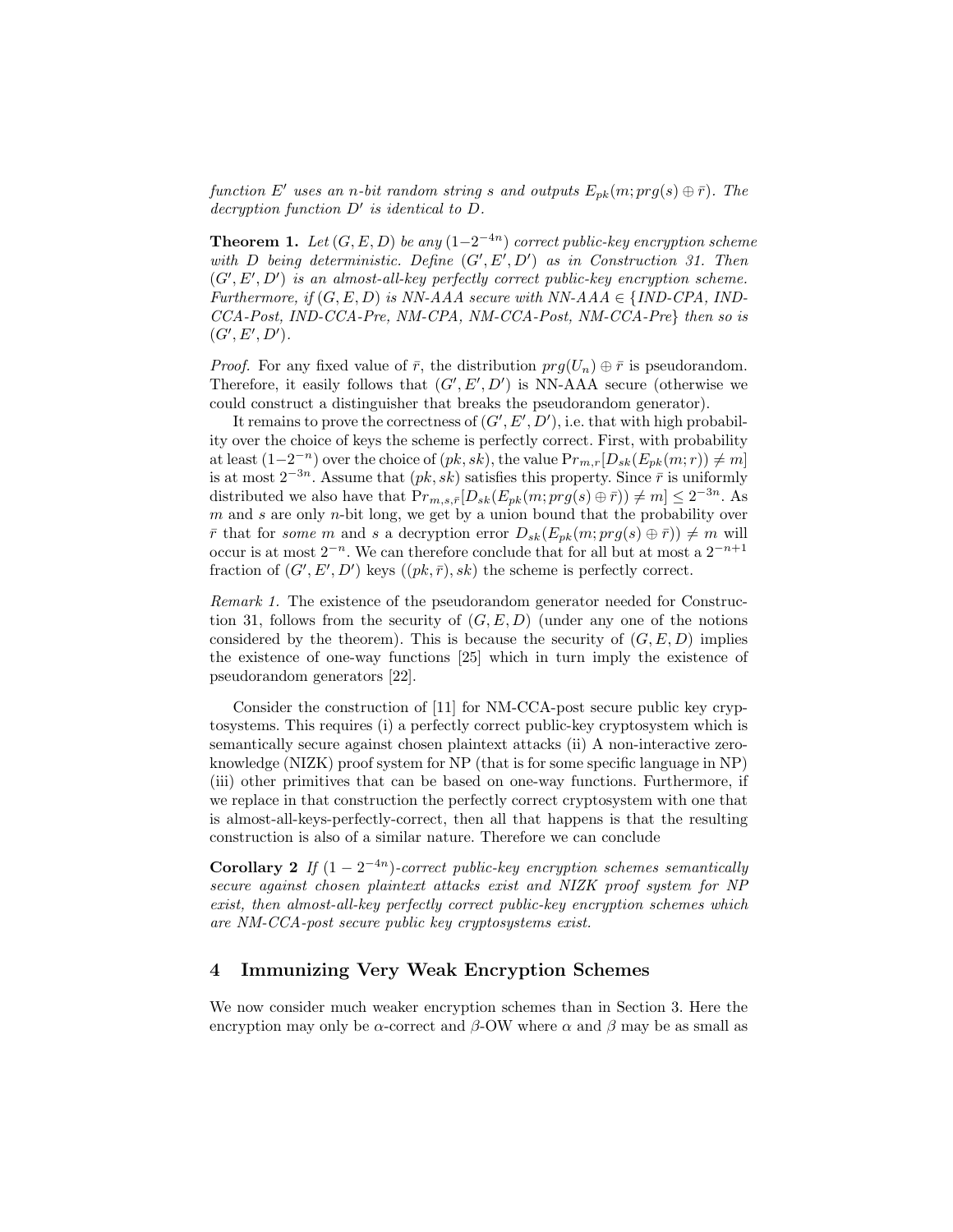$1/poly$ . Naturally,  $\alpha$  has to be larger than  $\beta$  as otherwise the legitimate recipient of a message will have no advantage over the adversary (and such a scheme is useless and trivial to construct). The transformation given here works under the assumption that  $\beta < \alpha^4/c$  for some fixed constant c. An interesting open problem is to give a transformation that works for even smaller gaps. Nevertheless, as we discuss below, having the transformation work for a gap  $\beta - \alpha$  that is larger than an arbitrary constant, may involve improving the corresponding transformation in the related information-theoretic setting of [35].

#### 4.1 Polarization in the statistical setting

Sahai and Vadhan [35], give an efficient transformation of a pair of distributions  $(X_0, X_1)$  (encoded by the circuits that sample them) into a new pair of distributions  $(Y_0, Y_1)$ . The transformation "polarizes" the statistical distance between  $X_0$  and  $X_1$ . If this distance is below some threshold  $\beta'$  then the statistical distance between  $Y_0$  and  $Y_1$  is exponentially small. If on the other hand the distance between  $X_0$  and  $X_1$  is larger than another threshold  $\alpha'$  then the statistical distance between  $Y_0$  and  $Y_1$  is exponentially close to 1. The condition for which this transformation works is that  $\beta' < \alpha'^2$ .

What is the relation between this problem and ours? Consider an  $\alpha$ -correct and  $\beta$ -OW encryption scheme, for one-bit messages. Let  $X_0$  be the distribution of encryptions of 0 and  $X_1$  the distribution of encryptions of 1. Intuitively we have that the legitimate recipient can distinguish these distributions with advantage  $\alpha - (1 - \alpha) = 2\alpha - 1$  (recall that  $\alpha > 1/2$ ), while the adversary cannot distinguish the distributions with advantage better than  $2\beta - 1 < 2\alpha - 1$ . Our transformation produces a new encryption scheme; let  $Y_0$  and  $Y_1$  be the corresponding distributions. We now have that the ability of the adversary to distinguish between  $Y_0$  and  $Y_1$  shrinks (to negligible), whereas the legitimate recipient distinguishes with probability that is exponentially close to 1. In fact, this intuitive similarity can be formalized to show that any transformation in the computational setting that is "sufficiently black box" implies a transformation in the statistical setting. This in particular implies that for our transformations to work for any constant gap  $\alpha - \beta$ , we may need to improve the transformation of [35] (or to use non black-box techniques).

What about the other direction? It seems much harder in general to translate transformations from the statistical setting to the computational one. Nevertheless, the transformations given in this section are heavily influenced by [35]. However, the computational versions of the amplification tools used in [35] are significantly weaker, which imposes additional complications and implies somewhat weaker bounds than those of [35].

## 4.2 Tools and basic transformations

To improve an  $\alpha$ -correct and  $\beta$ -OW encryption scheme  $(G, E, D)$ , we will use three basic transformations: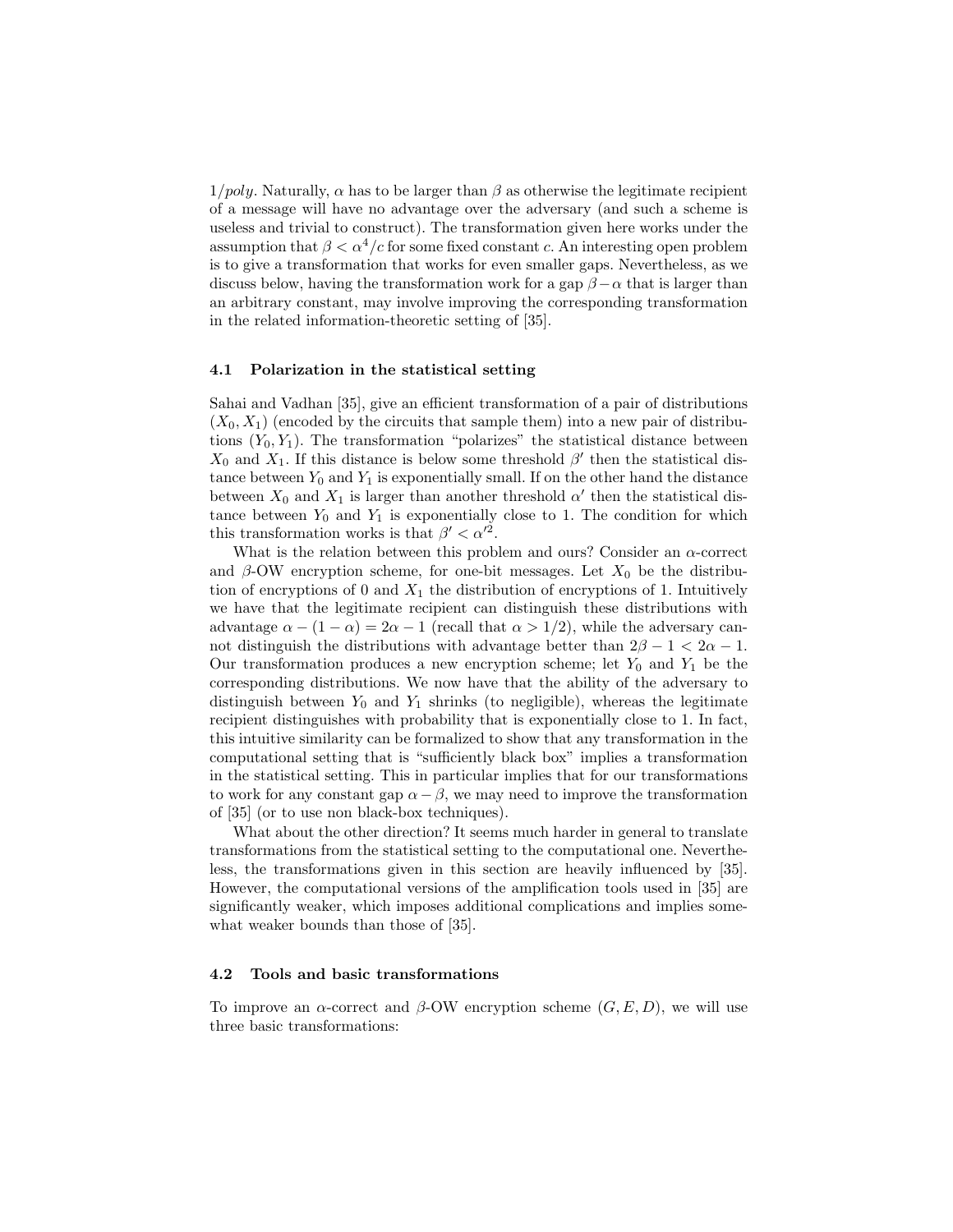- **Parallel Repetition** The encryption  $E^k$  of a k-tuple of messages  $m_1, \ldots, m_k$ will be defined as  $E^k(m_1,\ldots,m_k) = E(m_1),\ldots,E(m_k)$ . A negative effect of this transformation is that the probability of correct decryption of the entire k-tuple is reduced to  $\alpha^k$ . The gain of the transformation is that the probability of the adversary to break the one-wayness of  $E^k$  will also decrease below  $\beta$  (usually in an exponential rate as well). To bound this probability we apply a result of Bellare et al. [4] on the amplification of games in parallel execution. To conclude, this transformation makes decryption harder both for the legitimate recipient and for the adversary. As the adversary has a weaker starting point (success probability  $\beta \ll \alpha$ ), it will be hurt more by the transformation.
- Hard Core Bit Here we will transform an encryption scheme for strings to one that encrypts single bits. This will employ a hard core predicate in a rather standard fashion. The gain from this transformation is in turning the onewayness of an encryption scheme into indistinguishability (which is easier to work with and is also our final goal).
- Direct Product The encryption  $E^{\otimes k}$  of a message m will be the concatenation of k independent encryptions of m under  $E$ . This transformation has the reverse affect to  $E^k$ : Decryption becomes easier both for the legitimate recipient and for the adversary. As the legitimate recipient has a better starting point (success probability  $\alpha \gg \beta$ ), it will gain more by the transformation.

In the formal definition of  $E^k$  and  $E^{\otimes k}$ , we use *independently generated* keys for each one of the invocations of  $E$  by these schemes. This is necessary as a large fraction of the keys of E may be completely useless (i.e., do not allow decryption at all or completely reveal the message). So in order to amplify the security and correctness, we should use more than a single key. This can be avoided if we assume that  $(G, E, D)$  is  $\alpha$ -correct and  $\beta$ -OW even after we fix the key of E (for all but negligible fraction of the keys). In such a case, the transformations of this paper will become much more efficient (in terms of key size). We now turn to the formal definition of the basic transformations.

#### Parallel Repetition

**Definition 5.** Let  $(G, E, D)$  be any public-key encryption scheme, and let k:  $N \mapsto N$  be any polynomially bounded function. Define  $(G^k, E^k, D^k)$  as follows: On input  $1^n$ , the key-generating algorithm  $G^k$  invokes G, with input  $1^n$ ,  $k = k(n)$ times using independent random coins for each invocation. The output of  $G^k$  is  $(\bar{pk}, \bar{sk})$  where  $\bar{pk} = pk_1, \ldots pk_k$ ,  $\bar{sk} = sk_1, \ldots sk_k$ , and  $(pk_i, sk_i)$  is the output of G in its i<sup>th</sup> invocation. On input  $\bar{m} = m_1, \ldots m_k$  the output  $E_{\bar{pk}}^k(\bar{m})$  is defined by  $E_{\bar{pk}}^k(\bar{m}) = E_{pk_1}(m_1), \ldots E_{pk_k}(m_k)$ , where the k encryptions are performed with independent random coins. Finally, on input  $\bar{c} = c_1, \ldots c_k$ , the decryption algorithm  $D_{\bar{sk}}^k$  tries to decrypt each  $c_i$  by applying  $D_{sk_i}(c_i)$ . It outputs  $\perp$  if one of these invocations of D returned  $\perp$  and otherwise  $D_{\bar{sk}}^k$  outputs the sequence  $D_{sk_1}(c_1)\dots D_{sk_k}(c_k).$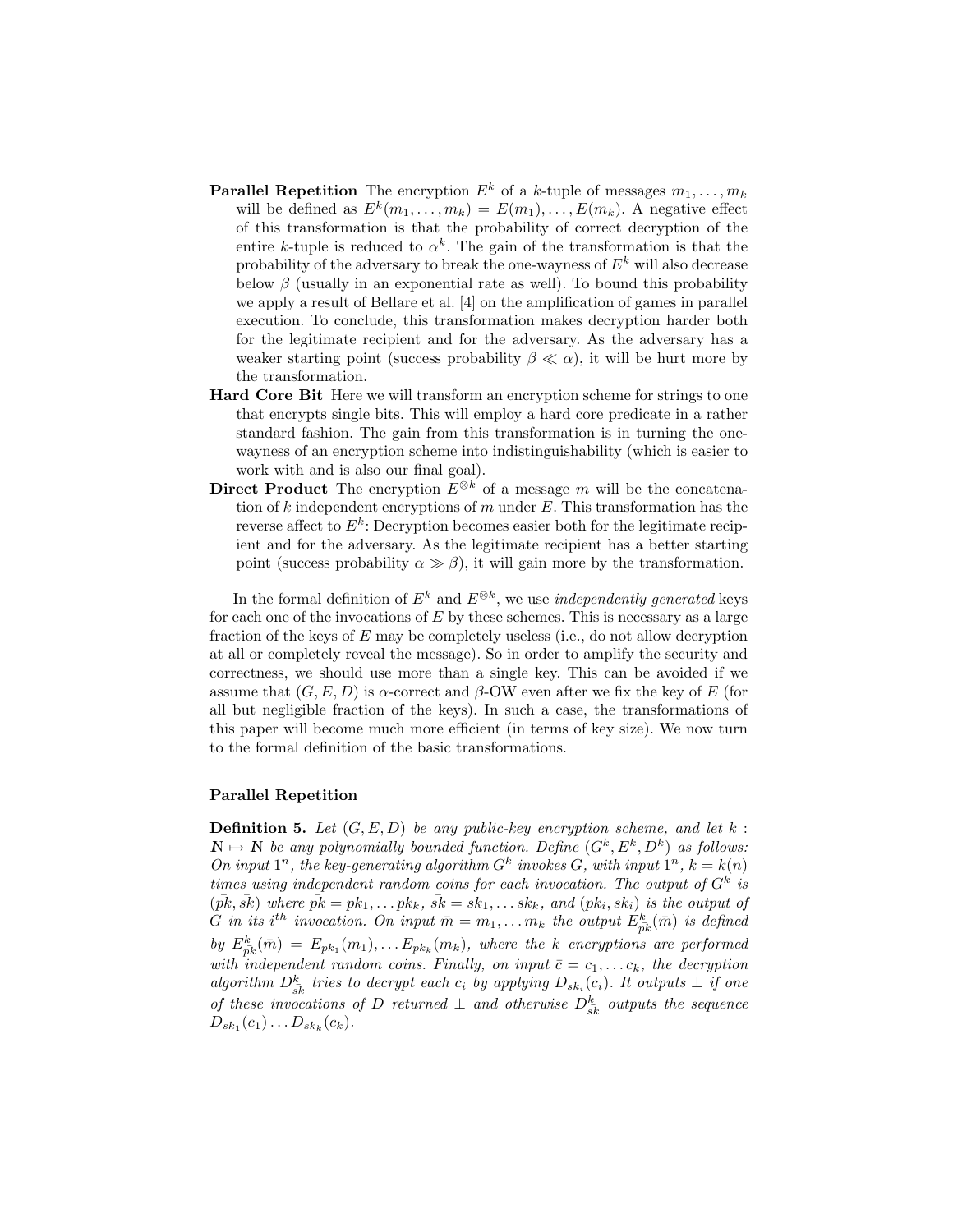**Lemma 1.** Let  $(G, E, D)$  be any public-key encryption scheme, and let  $k : \mathbb{N} \mapsto$ N be any polynomially bounded function. If  $(G, E, D)$  is  $\alpha$ -correct and  $\beta$ -OW with  $\beta < 1 - 1/poly$ , then  $(G^k, E^k, D^k)$  is  $\alpha^k$ -correct and  $\beta'$ -OW for any  $\beta' >$ 1/poly that satisfies  $\beta' > 32/(1-\beta) \cdot e^{-k(1-\beta)^2/256}$ .

*Proof.* The correctness of  $(G^k, E^k, D^k)$  follows immediately from the definition. The security is much more delicate. Fortunately, it can be obtained as a simple corollary of a theorem of Bellare, Impagliazzo, and Naor regarding error probability in parallel execution of protocols of up to three rounds ([4] Theorem 4.1). Thus, we need to translate the breaking of  $(G^k, E^k, D^k)$  into winning the parallel execution of a game that is composed of at most three messages. Specifically, consider the following game between  $P$  and (an honest)  $V$ , where  $V$  invokes  $G$ to select  $(pk, sk)$ , it selects a uniform message m and sends pk and  $E_{nk}(m)$  to P. In return, P sends a message  $m'$  and wins if  $m = m'$ . From the one-wayness of  $(G, E, D)$  we get that the best *efficient* strategy of P can win with probability at most  $\beta$  + neg. Note that the probability of winning the k-times parallel repetition of this game is the same as breaking the one-wayness of  $(G^k, E^k, D^k)$ . The lemma now follows from Theorem 4.1 of [4].

#### Hard Core Bit

For concreteness we will use the Goldreich-Levin (inner product) bit [19]. This could be replaced with hard-core bits implied by other error-correcting codes that have strong list-decoding properties.

**Definition 6.** Let  $(G, E, D)$  be any public-key encryption scheme, where the encryption function operates on plaintexts of length  $\ell \geq 1$ , and let  $k : N \mapsto N$  be any polynomially bounded function. Define  $(G^{\odot}, E^{\odot}, D^{\odot})$  as follows:  $G^{\odot}$  is simply identical to G. On a one-bit message  $\sigma$ , the encryption function  $E_{pk}^{\odot}$  samples two  $\ell$ -bit strings m and r uniformly at random and outputs  $E_{pk}(m)$ ,  $r,\langle m, r \rangle \oplus \sigma$ , where  $\langle m, r \rangle$  is the inner product of m and r (mod 2). On input c, r,  $\sigma'$  the decryption function  $D_{pk}^{\odot}$  evaluates  $m' = D_{pk}(c)$ . If  $m' \neq \perp$ , then  $D_{pk}^{\odot}$  outputs  $\langle m', r \rangle \oplus \sigma'$ , otherwise  $D_{pk}^{\odot}$  outputs a random bit.

**Lemma 2.** Let  $(G, E, D)$  be any public-key encryption scheme. If  $(G, E, D)$  is  $\alpha$ -correct and  $\beta$ -OW, then  $(G^{\odot}, E^{\odot}, D^{\odot})$  is  $(1/2+\alpha/2)$ -correct and  $1/2+O(\sqrt{\beta})$ -OW. In particular, if  $\beta$  is negligible then  $(G^{\odot}, E^{\odot}, D^{\odot})$  is IND-CPA secure.

*Proof.* For correctness, note that if  $m' = D_{pk}(c) = m$  (as in Definition 6), then  $D_{pk}^{\odot}$  decrypts correctly with probability one. Otherwise  $D_{pk}^{\odot}$  decrypts correctly with probability half (since the probability over r that for any  $m' \neq m$  we have that  $\langle m', r \rangle = \langle m, r \rangle$  is half). We can therefore conclude that the probability of correct decryption is at least  $\alpha \cdot 1 + (1 - \alpha) \cdot 1/2 = 1/2 + \alpha/2$ .

For security, let us first assume that  $\beta$  is negligible. In this case  $(G^{\odot}, E^{\odot}, D^{\odot})$ is  $(1/2)$ -OW and equivalently is IND-CPA secure. Assume for the sake of contradiction that there exists an efficient adversary that decrypts  $D_{pk}^{\odot}$  with probability  $1/2 + 1/poly$  without access to sk. In this case, there is an efficient adversary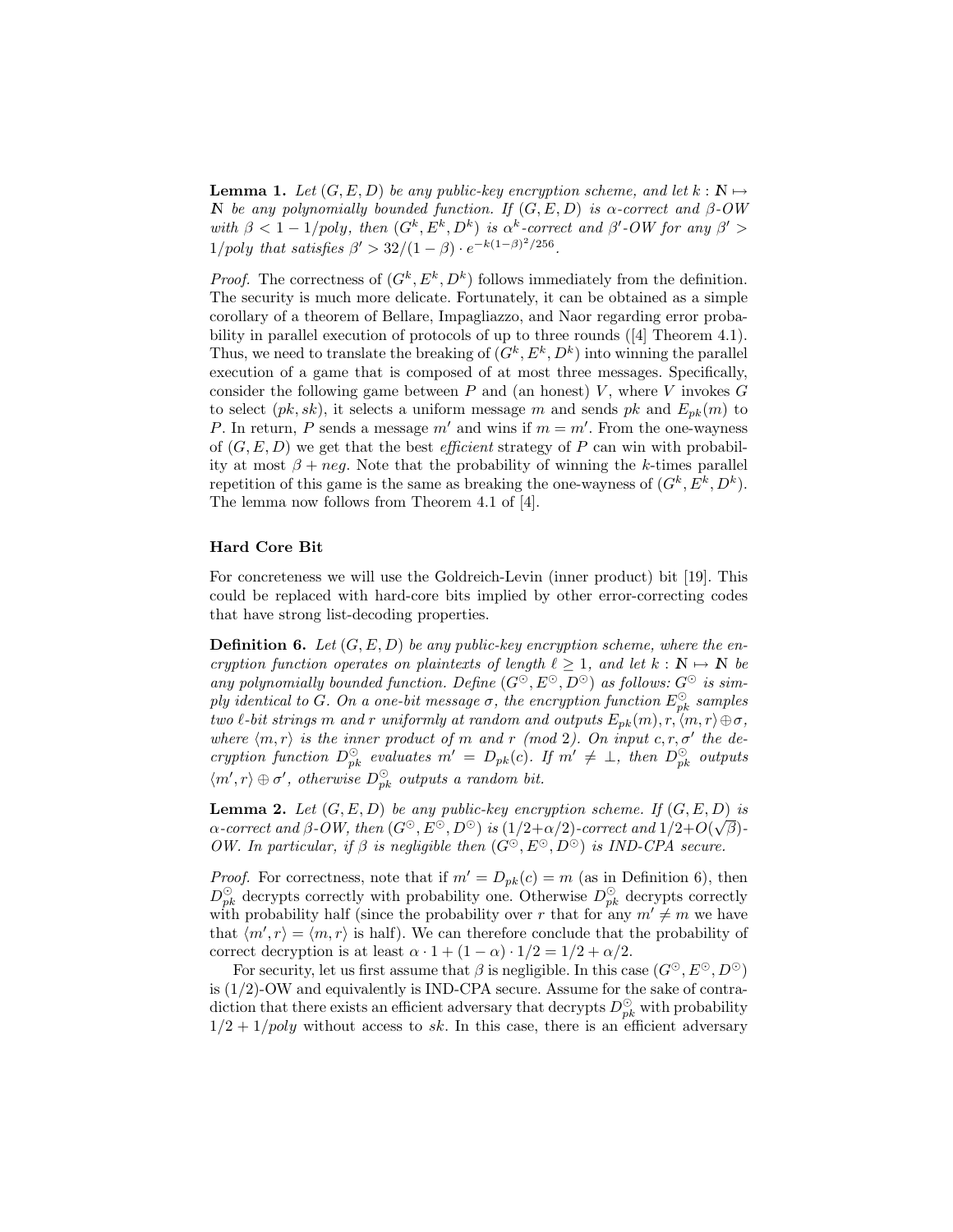that given  $E_{pk}(m)$  and r guesses  $\langle m, r \rangle$  with probability  $1/2 + 1/poly$ . Now we obtain from [19] that there exists an efficient adversary that given  $E_{pk}(m)$  outputs m with probability  $1/poly$ . This contradicts the assumption that  $(G, E, D)$ is neg-OW.

Finally, let us consider the case where  $\beta$  is non-negligible. Assume for the sake of contradiction that there exists an efficient adversary that decrypts  $D_{pk}^{\odot}$ with probability  $1/2 + \epsilon$ , where  $\epsilon = c \cdot \sqrt{\beta}$  for some large constant c (note that  $\epsilon > 1/poly$ ). This again implies the existence of an efficient adversary that given  $E_{pk}(m)$  and r guesses  $\langle m, r \rangle$  with the same probability. Using a tight enough version of the reconstruction algorithm for the Goldreich-Levin hard-core bit, we can conclude that there exists an efficient adversary that given  $E_{nk}(m)$  computes a list of  $O(1/\epsilon^2)$  candidates that include m with probability 1/2. This means that this adversary can also guess m with probability  $\Omega(\epsilon^2)$  which can be made say  $2\beta$ by setting the constant c to be large enough. This contradicts the  $\beta$ -one-wayness of  $(G, E, D)$  and completes the proof of the lemma.

#### Direct Product

**Definition 7.** Let  $(G, E, D)$  be any public-key encryption scheme, and let k:  $N \mapsto N$  be any polynomially bounded function. Define  $(G^{\otimes k}, E^{\otimes k}, D^{\otimes k})$  as follows: On input  $1^n$ , the key-generating algorithm  $G^{\otimes k}$  invokes G, with input  $1^n$ ,  $k = k(n)$  times using independent random coins for each invocation. The output of  $G^{\otimes k}$  is  $(p\bar{k}, s\bar{k})$  where  $p\bar{k} = pk_1, \ldots pk_k$ ,  $s\bar{k} = sk_1, \ldots sk_k$ , and  $(pk_i, sk_i)$  is the output of G in its i<sup>th</sup> invocation. On input m the output  $E_{\vec{pk}}^{\otimes k}(m)$  is defined by  $E_{\bar{pk}}^{\otimes k}(m) = E_{pk_1}(m), \ldots E_{pk_k}(m)$ , where the k encryptions are performed with independent random coins. Finally, on input  $\bar{c} = c_1, \ldots c_k$ , the decryption algorithm  $D_{\bar s k}^{\otimes k}$  tries to decrypt each  $c_i$  by applying  $D_{s k_i}(c_i)$ . It outputs the value that is obtained the largest number of times (ties are resolved arbitrarily).

We will use the direct product transformation only for encryptions of single bits. In this case, it is convenient to express correctness and security in terms of the advantage over half.

**Lemma 3.** Let  $(G, E, D)$  be any public-key encryption scheme over the message space  $\{0, 1\}$ , and let  $k : \mathbb{N} \mapsto \mathbb{N}$  be any polynomially bounded function. If  $(G, E, D)$  is  $(1/2 + \alpha)$ -correct and  $(1/2 + \beta)$ -OW, then  $(G^{\otimes k}, E^{\otimes k}, D^{\otimes k})$ is  $(1/2 + k\beta)$ -OW and for every  $\epsilon > 0$ , it is  $(1 - \epsilon)$ -correct as long as k >  $c \cdot 1/\alpha^2 \cdot \log 1/\epsilon$  for some fixed constant c.

*Proof.* The one-wayness of  $(G^{\otimes k}, E^{\otimes k}, D^{\otimes k})$  is obtained by a standard hybrid argument. Correctness is also simple to show using Chernoff bound. We note that we assume here that decryption errors occur with roughly the same probability for encryptions of zero and encryptions of one. For example, it is sufficient to assume that both  $Pr[D_{sk}(E_{pk}(0)) = 0] > 1/2 + \alpha/2$  and  $Pr[D_{sk}(E_{pk}(1)) = 1] >$  $1/2 + \alpha/2$ . This is with no loss of generality as biases of D (towards outputting zero or towards one) can always be corrected.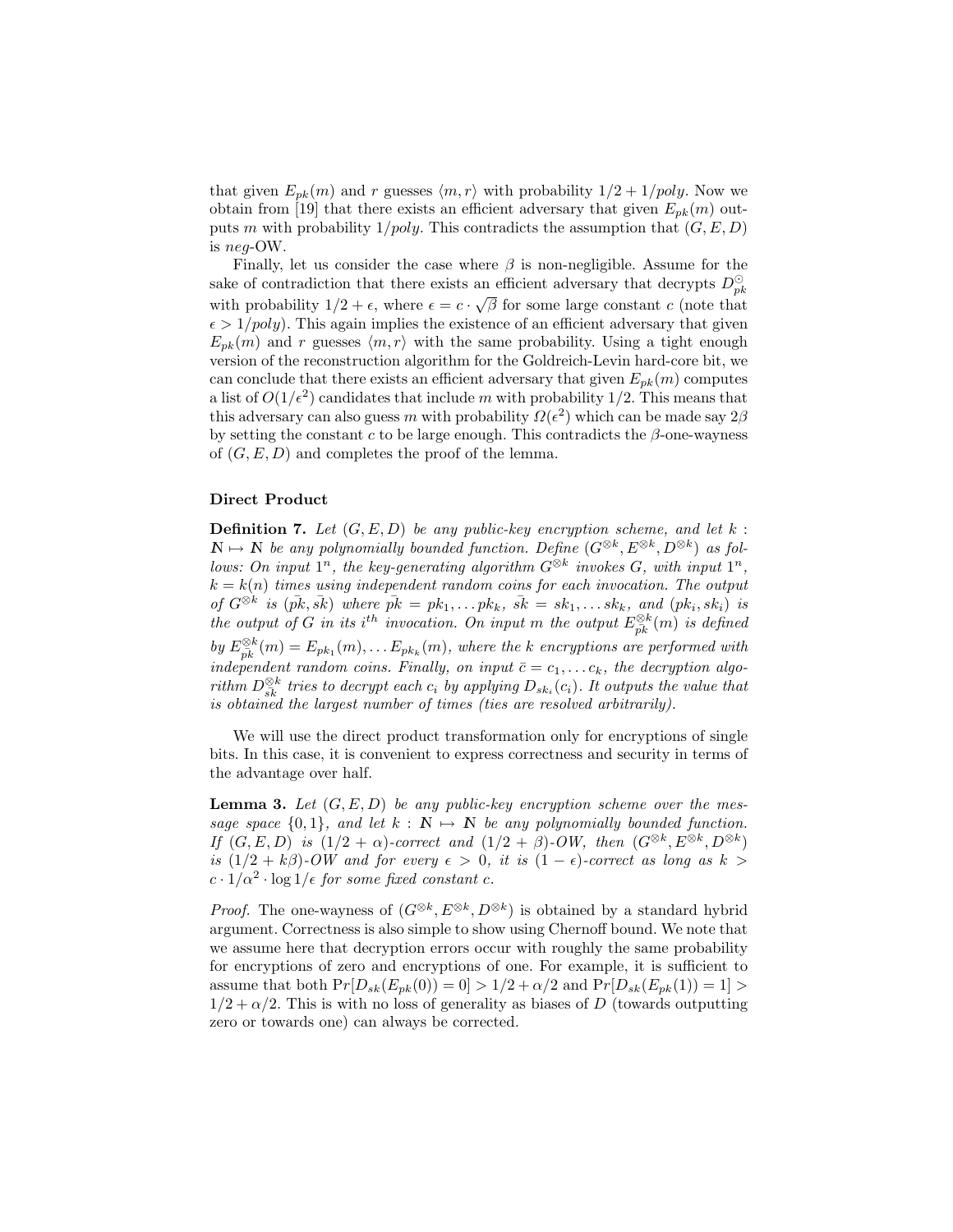#### 4.3 Combining the Basic Transformations

The three basic transformations defined above can be combined in various ways to improve α-correct and β-OW encryption schemes. The most efficient combination depends on the particular values of  $\alpha$  and  $\beta$ . We will not attempt to optimize the efficiency of our transformations but rather to demonstrate their effectiveness. For that we consider two settings of the parameters: (1)  $\beta$  is an arbitrary constant smaller than one and  $\alpha$  is also a constant smaller than one (that depends on  $\beta$ ). (2)  $\alpha$  is as small as  $1/poly$  and  $\beta$  is non-negligible  $(\beta = \Omega(\alpha^4))$ .

#### Constant Decryption Errors

**Theorem 3.** For any constant  $\beta < 1$  there exists a constant  $\alpha < 1$  such that if there exists an  $\alpha$ -correct and  $\beta$ -OW public-key encryption scheme then there exists an almost-all-keys perfectly-correct IND-CPA secure public-key encryption scheme.

*Proof.* Set  $\alpha$  to be a constant such that  $e^{-(1-\beta)^2/256} < \alpha^8$  and let  $(G_0, E_0, D_0)$ be an  $\alpha$ -correct and  $\beta$ -OW public-key encryption scheme. Define the following systems:

- $-(G_1, E_1, D_1) = (G_0^{k_1}, E_0^{k_1}, D_0^{k_1})$  where  $k_1 = log_{\alpha}(1/n)$ . Lemma 1 implies that  $(G_1, E_1, D_1)$  is  $(1/n)$ -correct and  $O(1/n^8)$ -OW.
- $-(G_2, E_2, D_2) = (G_1^{\odot}, E_1^{\odot}, D_1^{\odot})$ . Lemma 2 implies that  $(G_2, E_2, D_2)$  is  $(1/2 +$  $n/2$ -correct and  $(1/2 + O(1/n^4))$ -OW.
- $-(G_3, E_3, D_3) = (G_2^{\otimes k_2}, E_2^{\otimes k_2}, D_2^{\otimes k_2})$  where  $k_2 = O(n^3)$ , for which Lemma 3 implies that  $(G_3, E_3, D_3)$  is  $(1 - 2^{-5n})$ -correct and  $(1/2 + O(1/n))$ -OW.
- $-(G_4, E_4, D_4) = (G_3^n, E_3^n, D_0^n)$ . Lemma 1 implies that  $(G_1, E_1, D_1)$  is  $(1 (2^{-5n})^n$ -correct, which means that it is also  $(1-n \cdot 2^{-5n})$ -correct. In addition it is  $(1/p)$ -OW *for any polynomial p*. Thus it is also *neg*-OW.
- $-(G_5, E_5, D_5) = (G_4^{\odot}, E_4^{\odot}, D_4^{\odot})$ . Lemma 2 implies that  $(G_5, E_5, D_5)$  is  $(1 (n/2) \cdot 2^{-5n}$ )-correct and IND-CPA secure.

Theorem 3 now follows as a corollary of Theorem 1.

#### Very Frequent Decryption Errors

Theorem 4. There exists some positive constant c such that for any functions  $\alpha > 1$ /poly and  $\beta < \alpha^4/c$  the following holds: If there exists an  $\alpha$ -correct and  $\beta$ -OW public-key encryption scheme then there exists an almost-all-keys perfectlycorrect IND-CPA secure public-key encryption scheme.

*Proof.* Let  $(G_0, E_0, D_0)$  be an  $\alpha$ -correct and  $\beta$ -OW public-key encryption scheme. The conditions of the theorem imply that it is also  $(\alpha^4/c)$ -OW.

Define  $(G_1, E_1, D_1) = (G_0^{\odot}, E_0^{\odot}, D_0^{\odot})$ . Lemma 2 implies that  $(G_1, E_1, D_1)$  is Denne  $(G_1, E_1, D_1) = (G_0, E_0, D_0)$ . Lemma<br>(1/2 +  $\alpha$ /2)-correct and (1/2 +  $O(\alpha^2/\sqrt{c})$ )-OW.

Define  $(G_2, E_2, D_2) = (G_1^{\otimes k}, E_1^{\otimes k}, D_1^{\otimes k})$ . For any constant  $\epsilon > 0$  we can let  $k = O(1/\alpha^2)$  (with the constant hidden in the big O notation depending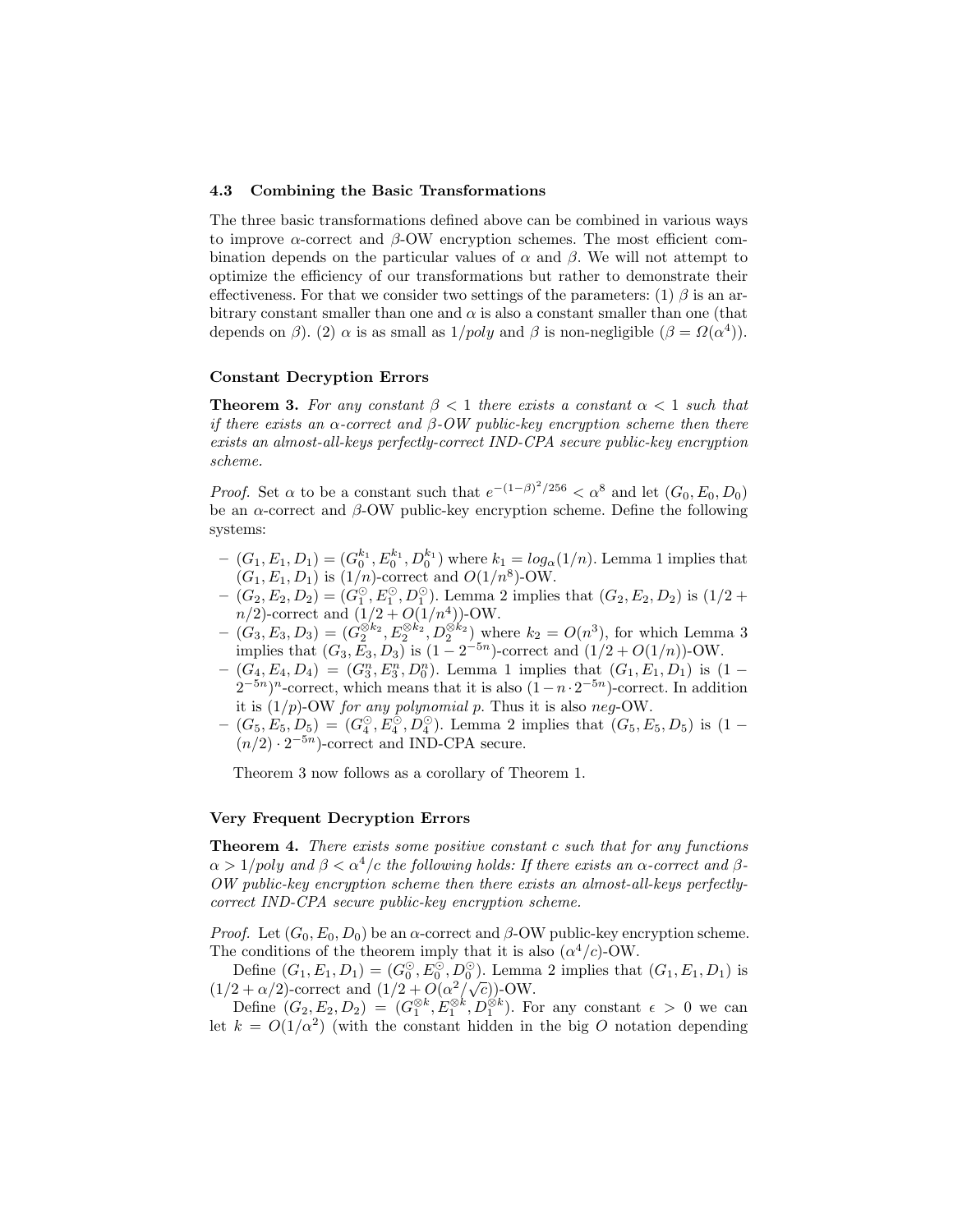on  $\epsilon$ ), such that Lemma 3 will imply that  $(G_2, E_2, D_2)$  is  $(1 - \epsilon)$ -correct and  $(1/2 + O(1/\sqrt{c}))$ -OW. Setting c to be a large enough constant implies that  $(G_2, E_2, D_2)$  is  $(3/4)$ -OW. In other words, for any constant  $\epsilon > 0$ , if c is a large enough constant, there exists a  $(1-\epsilon)$ -correct and  $(3/4)$ -OW encryption scheme. Theorem 4 now follows as a corollary of Theorem 3.

#### 4.4 Conclusion - Obtaining Non-Malleability

As discussed in the introduction, one of the main motivations in dealing with decryption errors is obtaining non-malleability and chosen ciphertext security. As with Corollary 2 we now get from Theorem 4 the following corollary.

Corollary 5 There exists some positive constant c such that for any functions  $\alpha > 1/poly$  and  $\beta < \alpha^4/c$  the following holds: If there exists an  $\alpha$ -correct and  $\beta$ -OW public-key encryption scheme and NIZK proof system for NP exist, then there exists an almost-all-keys perfectly-correct NM-CCA-post secure public-key encryption scheme.

## 5 Dealing with Errors Using Random Oracles

In this section we provide an integrated construction for transforming error-prone public-key encryption schemes with some negligible probability of error that are not necessarily secure against chosen ciphertext attacks into schemes that enjoy non-malleability against a chosen ciphertext attack of the post-processing kind. The advantage over the construction of Section 3 is that it works for any negligible probability of error (no need to first decrease the error probability to  $2^{-\Omega(n)}$  where *n* is the message length).

Let  $(G, E, D)$  be a public-key encryption scheme that for public key pk maps a message  $m \in \{0,1\}^n$  and random coins string  $r \in \{0,1\}^{\ell}$  into a ciphertext  $c = E_{pk}(m, r)$  (since we may start with a scheme that is not necessarily semantically secure, we consider also the case of deterministic encryption, so  $\ell$  may be 0). We assume without loss of generality that the decryption algorithm  $D$  is deterministic<sup>5</sup>. The properties that we assume  $E$  satisfies are:

- $\alpha$  correctness and few bad pairs For a random message m and random r we have  $Pr[D_{sk}(E_{pk}(m, r)) \neq m] \leq 1 - \alpha(n)$ , where  $1 - \alpha(n)$  is negligible. The probability is over the choice of  $m, r$ . We call a pair  $(m, r)$  where  $D_{sk}(E_{pk}(m,r)) \neq m$  a bad pair. The set of bad pairs is sparse in  $\{0,1\}^{n+\ell}$
- **One-wayness** For any polynomial time adversary A and for  $c = E_{pk}(m, r)$  for random m and r we have  $Pr_{m,r}[A(c, pk) = m]$  is negligible. In other words,  $E$  is 0-OW.

<sup>&</sup>lt;sup>5</sup> This may justified, for instance by applying a pseudo-random function to the message in order to obtain the random bits and adding the seed of the function to the secret key.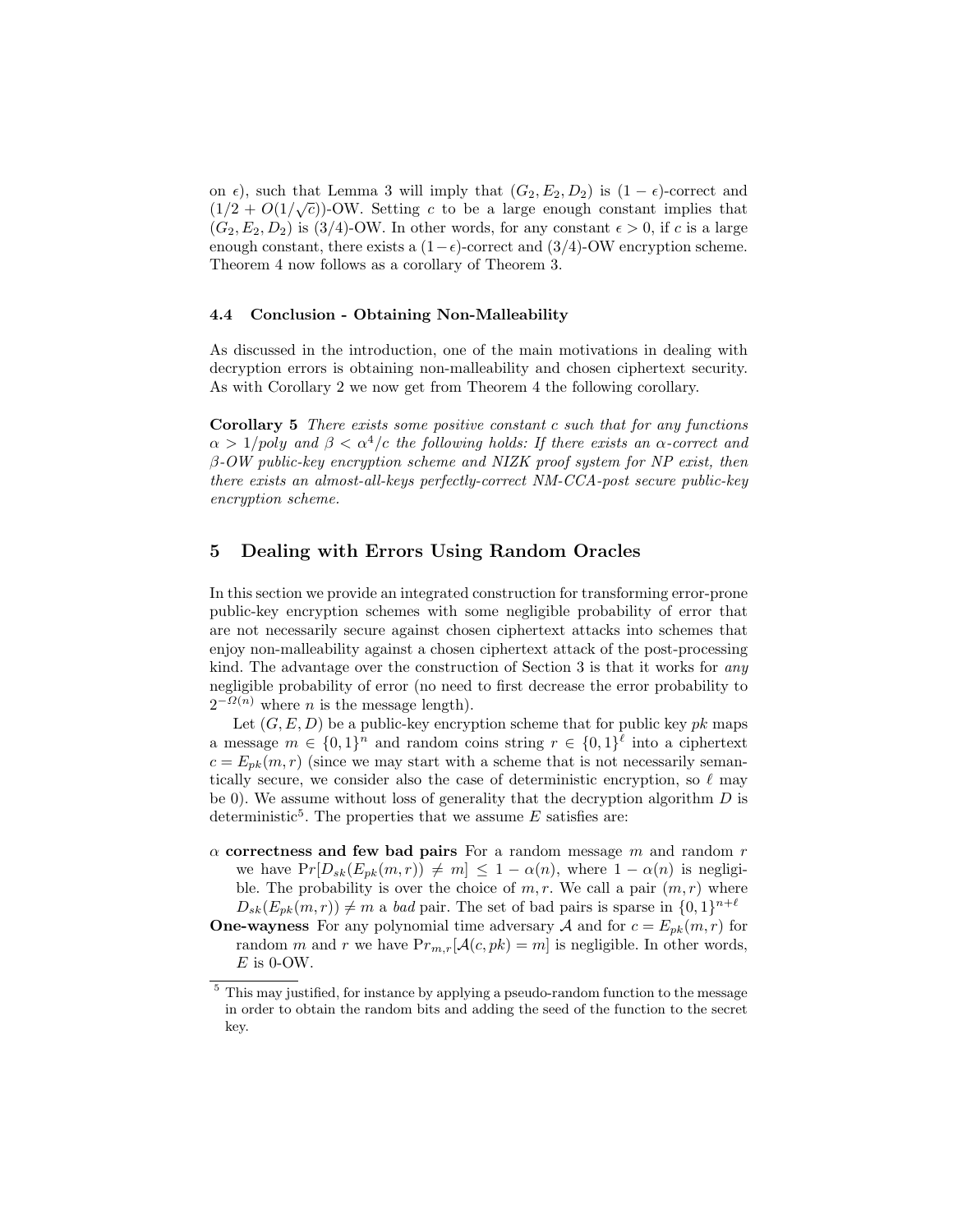In addition to the public-key cryptosystem  $E$  satisfying the above conditions, we require (i) a shared-key encryption scheme  $F<sub>S</sub>$  which is NM-CCApost secure. The keys  $S$  are of length  $k$  bits. Note that such schemes are easy to construct from pseudo-random functions (see [11]); and (ii) Four functions  $H_1: \{0,1\}^{n/2} \mapsto \{0,1\}^{n/2}, H_2: \{0,1\}^{n/2} \mapsto \{0,1\}^{n/2}, H_3: \{0,1\}^{n/2} \mapsto \{0,1\}^{\ell}$ and  $H_4: \{0,1\}^{n/2} \mapsto \{0,1\}^k$  which will be modelled as ideal random functions. We assume that *n* is sufficiently large so that  $2^{n/2}$  is infeasible.

**Construction 51** Let  $(G, E, D)$  be a public-key encryption scheme,  $H_1, H_2, H_3, H_4$ be idealized random functions as above and  $F<sub>S</sub>$  be shared-key encryption scheme as above.

**Generation** G' operates the same as G and generates a public key pk and secret key sk.

**Encryption** E': Choose  $t \in_R \{0,1\}^{n/2}$ . Compute  $z = H_1(t)$  and  $w = H_2(z) \oplus t$ and  $r = H_3(z \circ w)$ . The encrypted message is composed of two parts  $(c_1, c_2)$ :

– The generated  $c_1 = E_{pk}(z \circ w, r)$ 

– The plaintext m itself is encrypted with the shared-key encryption scheme  $F_s$  with key  $s = H_4(t)$ , i.e.  $c_2 = F_s(m)$ .

Decryption  $D'$ : Given ciphertext  $(c_1, c_2)$ :

- 1. Apply D to  $c_1$  and obtain candidates for z and w. Set  $t = H_2(z) \oplus w$  and  $r = H_3(z \circ w)$ .
- 2. Check that  $H_1(t) = z$  and that for  $r = H_3(z \circ w)$  we have that  $c_1 =$  $E(z \circ w, r)$ .
- 3. Check, using  $s = H_4(t)$ , that  $c_2$  is a valid ciphertext under  $F_s$ .
- 4. If any of the tests fails, output invalid  $(\perp)$ . Otherwise, output the decryption of  $c_2$  using s.

Note that once  $t \in \{0,1\}^{n/2}$  has been chosen, there is unique ciphertext  $(c_1, c_2)$  generated from t and encrypting m, which we denote  $E'_{pk}(m, t)$ . Furthermore, for any ciphertext, once the corresponding  $t \in \{0,1\}^{n/2}$  is known, it is easy to decrypt the ciphertext without access to sk. This is the key for obtaining security against chosen ciphertext attacks (since it is possible to follow the adversary calls to  $H_1$ ).

Why does this process immunize against decryption errors? The point is *not* that the decryption errors have disappeared, but that it is hard to find them. We can partition all strings (of length equal to  $|E_{pk}(z \circ w, r)|$ ) into those that are in the range of  $E$  (i.e., such that there exist m and r such that the string is equal to  $E_{pk}(m, r)$  and those that are not. Consider a candidate ciphertext  $(c_1, c_2)$ that is given to the decryption procedure  $D'$ . If the prefix of the ciphertext (i.e.  $c_1$ ) is not in the range of E, then it is going to be rejected by  $D'$  (at Step 2). So the security rests on the hardness of finding among the bad pairs  $(z \circ w, r)$ one where  $r = H_3(z \circ w)$  and  $H_1(H_2(z) \oplus w) = z$ . This is difficult for any fixed (but sparse) set of bad pairs and a random set of functions  $H_1, H_2$ , and  $H_3$ even for an all powerful adversary who is simply restricted in the number of calls to  $H_1, H_2$ , and  $H_3$ . In particular, as we will explain, if there are  $q_1$  calls to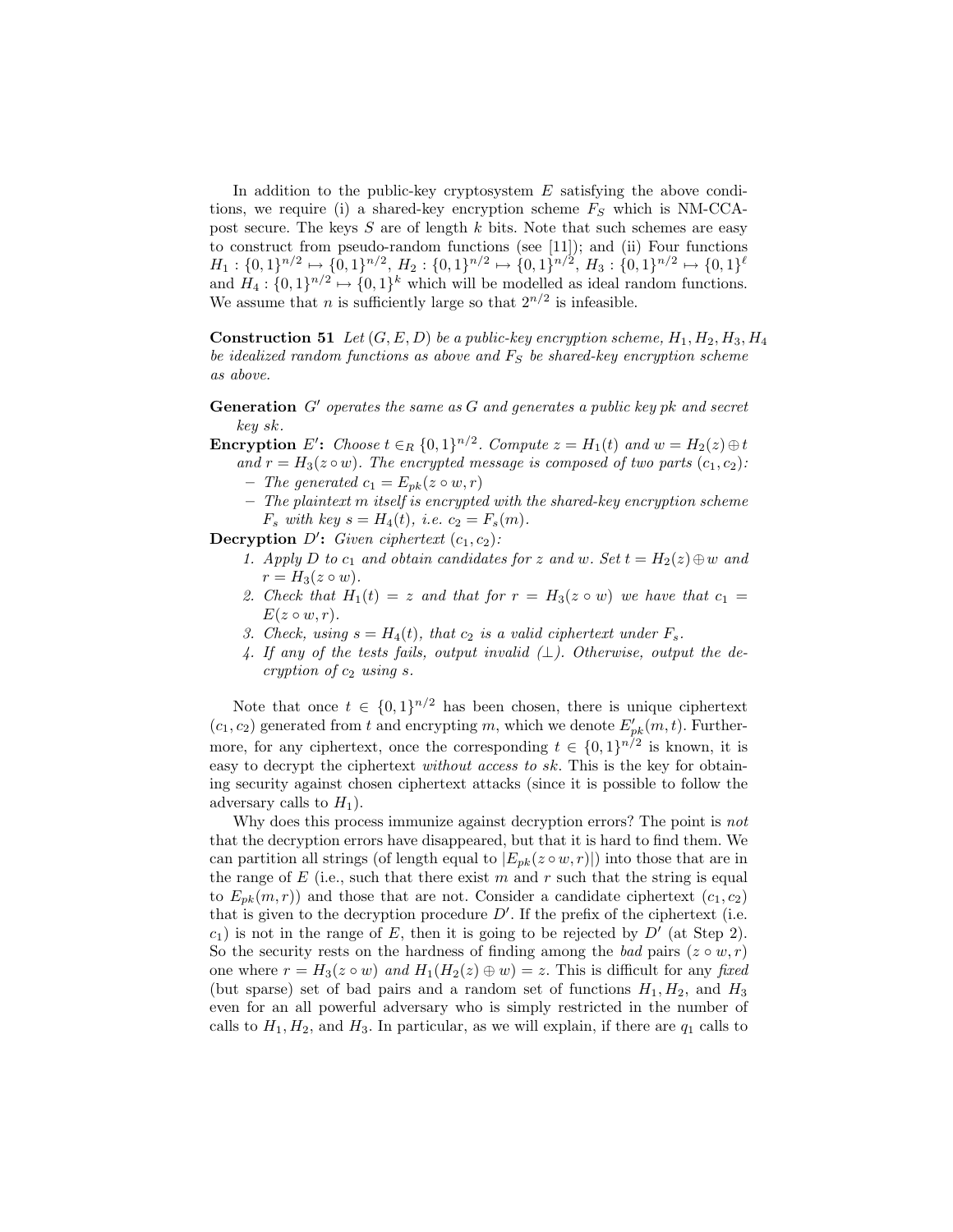$H_1$  and  $q_2$  calls to  $H_2$  then the probability that the adversary finds a bad pair that passes the test is bounded by  $q_1(1-\alpha) + q_1q_2/2^{n/2}$ . The first term comes from the "natural" method for constructing a pair that satisfies the constraints: Choose an arbitrary y. Apply  $H_1$  to y and call the result z, so that  $z = H_1(y)$ . Define  $w = H_2(z) \oplus y$ . Then  $r = H_3(z \circ w)$ , and we have the pair  $(z \circ w, r)$ satisfying the necessary constraints. Note that the pair is completely determined by  $y$ , once the random oracles are fixed, and the pair is random, because the oracles are random. So for any method of choosing  $y$  the probability of hitting a bad pair is  $(1 - \alpha)$ . This gives us the first term. For the second term, suppose during its history the adversary invokes  $H_2$  a total of  $q_2$  times, say, on inputs  $x_1, x_2, \ldots, x_{q_2}$ . Let y be arbitrary. Define  $w_i = y \oplus H_2(x_i)$ , for  $i = 1, \ldots, q_2$ . We now check to see if  $H_1(y) \in \{x_1, \ldots, x_{q_2}\}$ . Suppose indeed that  $H_1(y) = x_i$  (an event that occurs with probability at most  $q_2/2^{n/2}$ ). Let  $z = x_i$ . Then we have that  $z = H_1(y) = H_1(w_i \oplus H_2(x_i)) = H_1(w_i \oplus H_2(z))$ . We let  $r = H_3(z \oplus w_i)$ and again we have a pair satisfying the constraints. The total number of pairs we can hope to generate this way is  $q_1q_2/2^{n/2}$ .

Why does this process protect against chosen ciphertext attacks? This is very much for the same reason that the Fujisaki-Okamoto [14] scheme is secure. Note that hardness of finding a bad pair is true also for someone knowing the private key sk of E, that is even the creator of the cryptosystem cannot find a bad pair. Therefore, even under a chosen ciphertext attack w.h.p. a bad pair will not be found. So w.h.p. on all queries given during the attack there is only one response. Furthermore, this response can be given by someone who is aware of the attacker's calls to  $H_1$  (by going over all candidates for t). The addition of the function  $H_4$  and the shared key scheme  $F_S$  transforms the system from a one-way scheme into one that is non-malleably secure against chosen ciphertext attacks. From these sketched arguments we get:

**Theorem 6.** If  $(G, E, D)$  is  $(1-neg)$ -correct and neg-one-way then  $(G', E', D')$ is  $(1 - neq)$ -correct and NM-CCA-post secure.

## 6 Conclusions and Open Problems

We have shown how to eliminate decryption errors in encryption schemes (and even handle non-negligible success probability of the adversary). It is interesting to note that sometimes such ambiguity is actually desirable. This is the case with *deniable encryption* [7], where the goal is, in order to protect the privacy of the conversation, to allow a sender to claim that the plaintext corresponding to a given ciphertext is different than the one actually sent.

As discussed in Section 4, an interesting open problem is to give a transformation that deals with  $\alpha$ -correct and  $\beta$ -OW encryption schemes when the gap between  $\alpha$  and  $\beta$  is very small. For example, we may hope to have  $\beta - \alpha$  be an arbitrary constant or even  $1/poly$ . Nevertheless, as discussed there, having such a strong transformation may involve improving the corresponding transformation in the related information-theoretic setting of [35].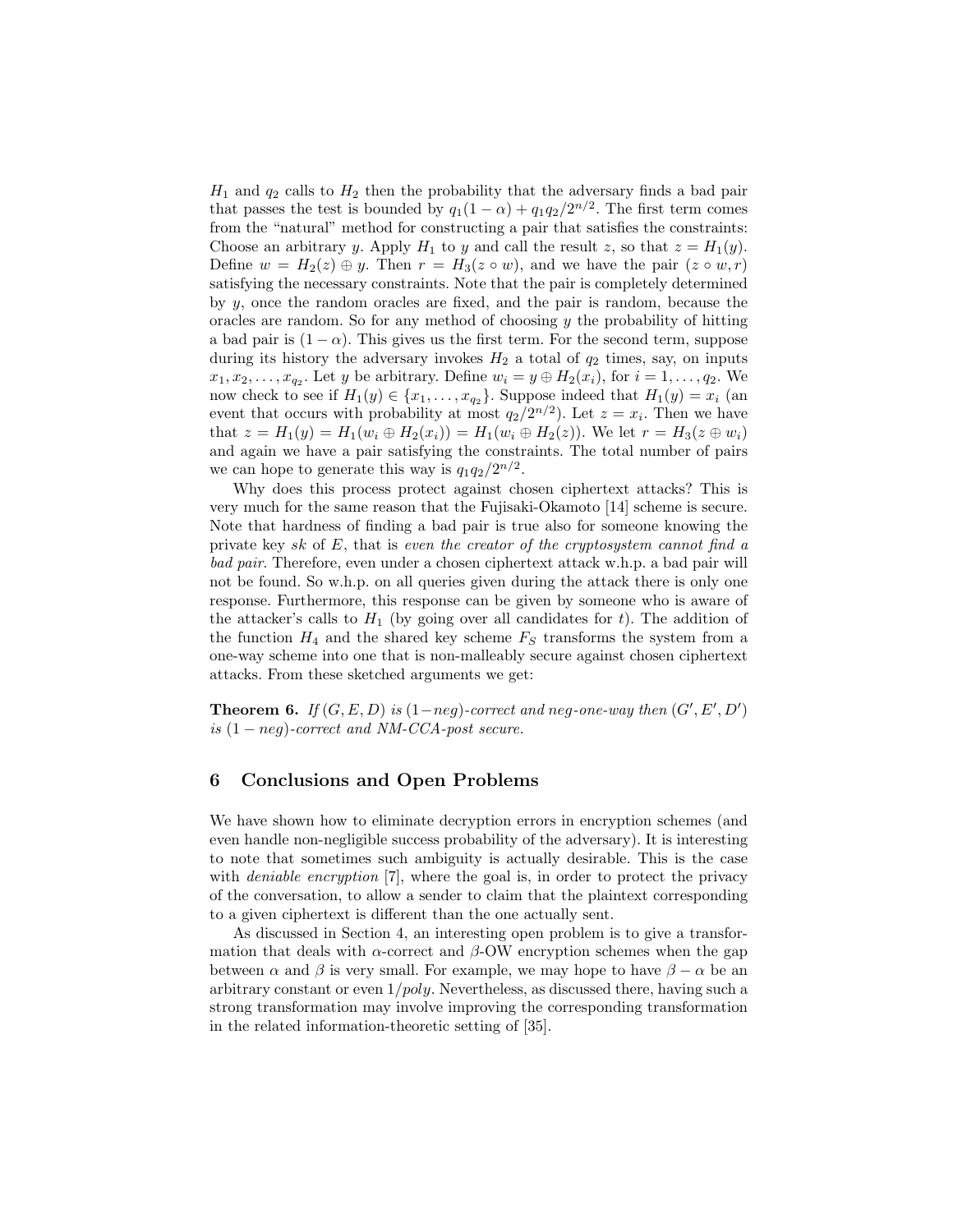## Acknowledgments

We thank Eran Tromer for initially pointing us to Proos's work, Shafi Goldwasser for raising our interest in the problem and Russell Impagliazzo, Adam Smith and Salil Vadhan for conversations concerning amplification. We thank the anonymous referees for helpful comments.

## References

- 1. M. Ajtai and C. Dwork, A public-key cryptosystem with worst-case/average-case equivalence, Proceedings 29th Annual ACM Symposium on the Theory of Computing, El Paso, TX, 1997, pp. 284–293.
- 2. M. Bellare, A. Boldyreva and A. Palacio, A Separation between the Random-Oracle Model and the Standard Model for a Hybrid Encryption Problem, Cryptology ePrint Archive.
- 3. M. Bellare, A. Desai, D. Pointcheval and P. Rogaway. Relations among notions of security for public-key encryption schemes, Advances in Cryptology – CRYPTO'98, LNCS 1462, Springer, pp. 26–45.
- 4. M. Bellare, R. Impagliazzo and M. Naor, Does parallel repetition lower the error in computationally sound protocols?, in Proceedings 38th Annual IEEE Symposium on Foundations of Computer Science, Miami Beach, FL, 1997, pp. 374–383.
- 5. M. Bellare and P. Rogaway, P. Optimal Asymmetric Encryption.In Advances in Cryptology - EUROCRYPT '94 (1995), vol. 950 of LNCS, Springer-Verlag, pp. 92111.
- 6. D. Boneh, Simplified OAEP for the RSA and Rabin Functions, Advances in Cryptology - CRYPTO 2001, LNCS2139, Springer 2001, pp. 275–291.
- 7. R. Canetti, C. Dwork, M. Naor and R. Ostrovsky, Deniable Encryption, Advances in Cryptology - CRYPTO'97, LNCS 1294, Springer, 1997, pp. 90–104.
- 8. R. Canetti, O. Goldreich, and S. Halevi, The random oracle methodology, in Proceedings 30th Annual ACM Symposium on the Theory of Computing, Dallas, TX, 1998, pp. 209–218.
- 9. R. Cramer and V. Shoup, A practical public key cryptosystem provable secure against adaptive chosen ciphertext attack, in Advances in Cryptology—Crypto '98, Lecture Notes in Comput. Sci. 1462, Springer-Verlag, New York, 1998, pp. 13–25.
- 10. R. Cramer and V. Shoup, Universal Hash Proofs and a Paradigm for Adaptive Chosen Ciphertext Secure Public-Key Encryption, Advances in Cryptology – EU-ROCRYPT 2002, LNCS 2332, pp. 45–64, Springer Verlag, 2002.
- 11. D. Dolev, C. Dwork and M. Naor, Non-malleable Cryptography, Siam J. on Computing, vol 30, 2000, pp. 391–437.
- 12. C. Dwork, M. Naor, Zaps and Their Applications, Proc. 41st IEEE Symposium on Foundations of Computer Science, pp. 283–293. Full version: ECCC, Report TR02- 001, www.eccc.uni-trier.de/eccc/.
- 13. C. Dwork, M. Naor, O. Reingold, L. J. Stockmeyer, Magic Functions, Proc. IEEE FOCS 1999, pp. 523–534.
- 14. E. Fujisaki and T. Okamoto, How to Enhance the Security of Public-Key Encryption at Minimum Cost. In PKC '99 (1999), vol. 1560 of LNCS, Springer-Verlag, pp. 5368.
- 15. E. Fujisaki, T. Okamoto, D. Pointcheval, J. Stern, RSA-OAEP Is Secure under the RSA Assumption Advances in Cryptology – CRYPTO 2001, Springer, 2001, pp. 260–274.
- 16. O. Goldreich, Foundations of Cryptography, Cambridge, 2001.